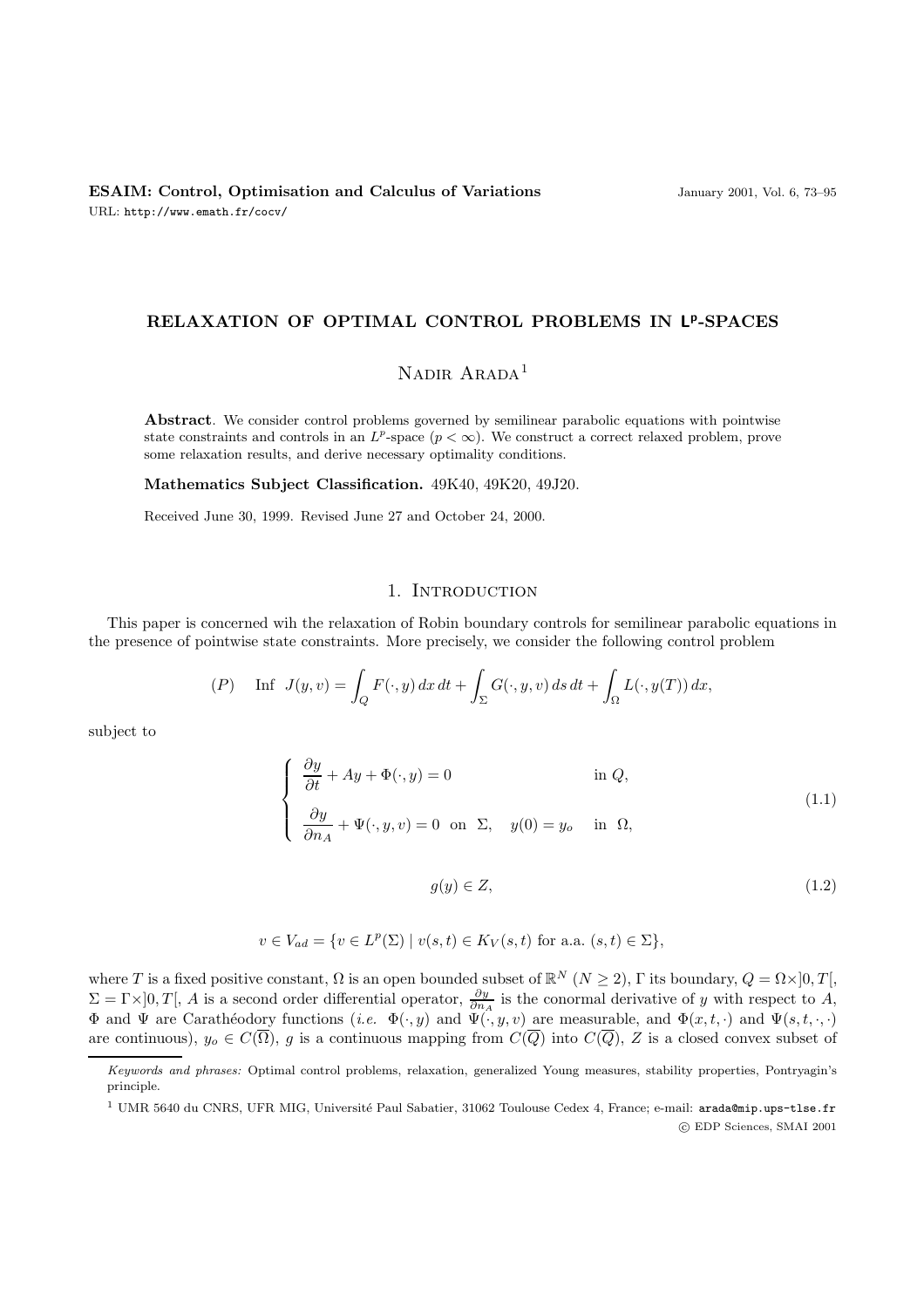$C(\overline{Q})$  with nonempty interior in  $C(\overline{Q})$ , and  $K_V$  is a measurable multimapping with closed and nonempty values in  $P(\mathbb{R})$ .

Since neither convexity of  $G(s, t, y, \cdot)$  nor linearity of  $\Psi(s, t, y, \cdot)$  is assumed, the original control problem  $(P)$ need not have solutions. The idea of the relaxation is to make an extension in order to ensure existence of solutions (in a reasonable sense) in a class large than the original one.

The general compactification theory represents a basic tool for relaxation of problems appearing in variational calculus and optimization of systems governed by differential equations. Following Roubícek [19], we can construct a correct relaxed control problem by considering a convex  $\sigma$ -compactification envelope of the set of classical controls, and by extending the original cost functional and the original state equation. This problem can formally be written as

$$
(RP_E)
$$
\n
$$
\begin{cases}\n\text{Inf } \tilde{J}(y,\mu) \\
\text{subject to} \\
\begin{cases}\n\frac{\partial y}{\partial t} + Ay + \Phi(\cdot, y) = 0 \\
\frac{\partial y}{\partial n_A} + \tilde{\Psi}(\cdot, y, \mu) = 0 \text{ on } \Sigma, & y(0) = y_o \text{ in } \Omega, \\
g(y) \in Z, \\
\mu \in \overline{V}_{E, ad} \subset Y_E^p,\n\end{cases}\n\end{cases}
$$

where

$$
Y_E^p = \mathbf{w}^* \text{-bcl} \left( i_E(L^p(\Sigma)) \right) = \left\{ \mu \in E^* \mid \exists \text{ bounded net } (v_\alpha)_\alpha \subset L^p(\Sigma) \text{ s.t. } \mathbf{w}^* \text{-}\lim_{\alpha} i_E(v_\alpha) = \mu \right\},
$$

E is a Hausdorff locally convex space,  $E^*$  its dual space,  $i_E$  an imbedding from  $L^p(\Sigma)$  into  $E^*, \overline{V}_{E,ad}$  is the set of admissible relaxed controls,  $Y_E^p$  (the boundedness closure if  $i_E(L^p(\Sigma))$  in the weak-star topology of  $E^*$ ) is a convex,  $\sigma$ -compact subset of  $E^*$ , and  $J$  and  $\Psi$  are regarded as extensions of  $J$  and  $\Psi$ . (See Sect. 5 for a precise setting of the relaxed control problem.)

Different compactifications may be used to define  $(RP_E)$ , and depend on the choice of E. This choice is related to the properties of G,  $\Psi$ , and  $V_{ad}$ , and can yield abstract problems which are not easy to interpret. As noticed by Roubíček [19]: "the general dilemma is typically between a finer convex compactification (which contains more information, enables to treat more problems, but has a loss concrete interpretation), and a coarse convex compactification (which works just conversely)".

Historically, the first relaxation method for variational calculus and optimal control problems is based on Young measures [25]. In [23], the relaxation of nonconvex problems in optimal control theory when the controls take value in a compact set  $K \subset \mathbb{R}$  is developed (see also [2, 3, 5, 10, 11, 15]). The Young measures are weakly measurable mappings from  $\Sigma$  to the set of all probability Radon measures on K. They are obtained by setting  $E_1 = L^1(\Sigma; C(K))$  in the definition of  $Y_{E_1}^{\infty}$ , and represent an interesting tool to hold a certain limit information about oscillations of minimizing sequences. These measures have been widely studied and their explicit characterization is well known (see [4, 23], and [22]).

Characterization of the so-called  $L^p$ -Young measures (for  $1 \leq p < \infty$ ), associated with minimizing sequences bounded in  $L^p(\Sigma)$ , has been studied by Schonbeck [21]. (See also [12] and [13] for the analysis of Young measures associated with sequences of gradient bounded in  $L^p(\Sigma)$ .) These measures correspond to  $Y_{E_2}^p$ , where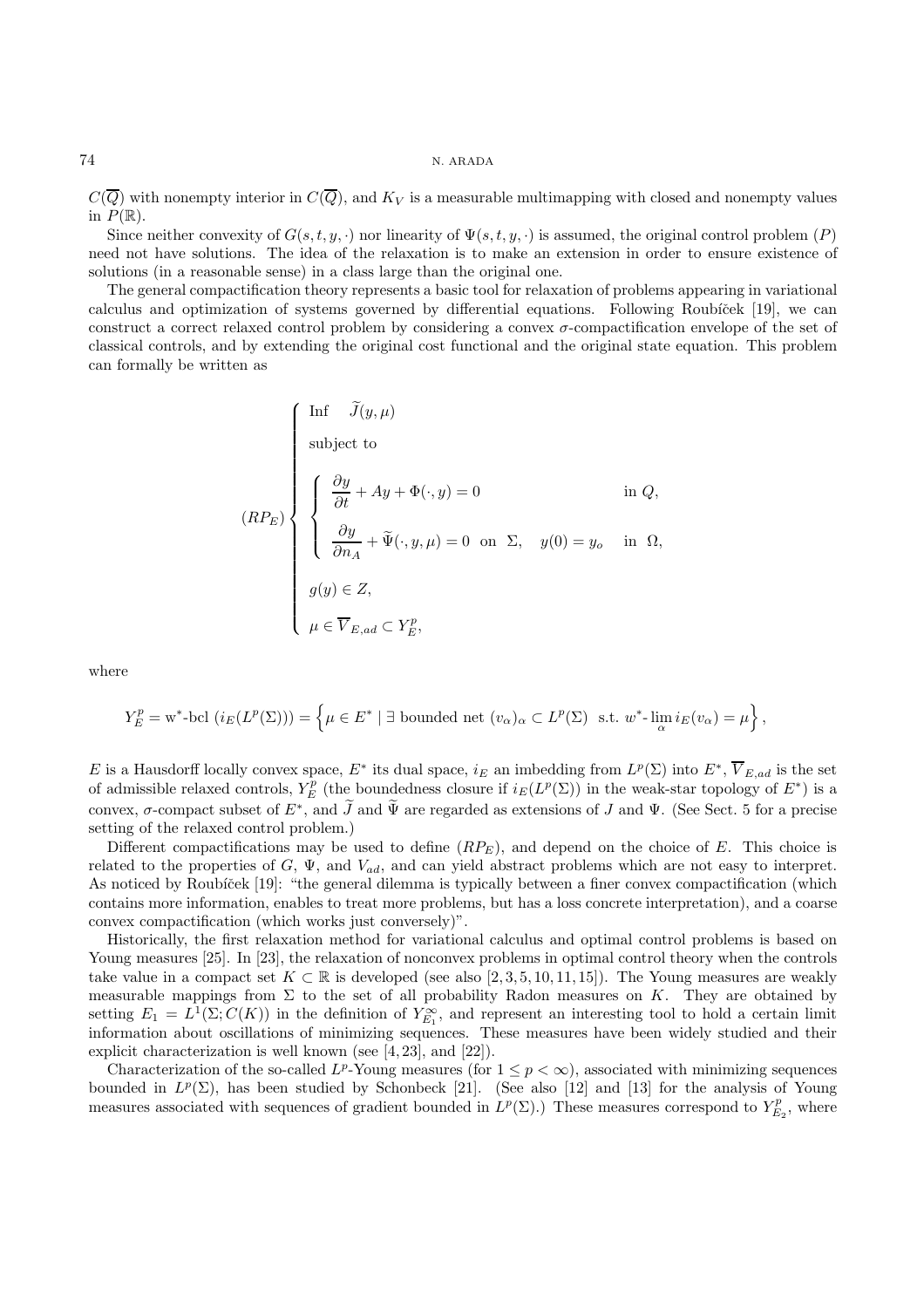$E_2$  is defined by

$$
E_2 = \{ \psi \otimes \phi \mid \psi \in C_o(\Sigma), \ \phi \in C(\mathbb{R}) \ \text{ s.t. } |\phi(w)| \le C(1+|w|^{p_o}), \ 1 \le p < p_o \}.
$$

The main drawback of the  $L^p$ -Young measures constructed in this way is that concentration effects appearing in some nonlinear problems may be neglected, because the test functions which intervene in the definition of  $E_2$  have growth strictly less than p. (For the definition of concentration, see Sect. 9.) In their pioneering work  $[7]$ , Diperna and Majda constructed a generalization of the  $L^p$ -Young measures to handle both oscillations and concentration effects. Other ways of manipulating concentrations have been proposed. We refer the reader to [14] and [8].

To simplify the writing, the "generalized Young measure" we consider here are constructed by setting  $E =$  $Ca^p(\Sigma)$  in the definition of  $Y_E^p$  ( $Ca^p(\Sigma)$  is the space of all Carathéodory functions with at most p-growth). The relaxed problem  $(RP_{Cap(\Sigma)})$ , denoted for simplicity by  $(RP)$ , is exactly defined in Section 5. The following questions will be pursued:

- Well-posedness of the relaxation. In Section 4, we recall the construction of a convex compactification of  $L^p(\Sigma)$ . This will enable us to define a correct relaxation of  $(P)$  in Section 5.
- Analysis of the relaxed state equation. Section 6 is devoted to the study of the relaxed state equation. Existence, regularity and uniqueness results are proved.
- Existence and stability of solutions of  $(RP)$ , properness of the relaxation. In Section 7, we state some relaxation results. In particular, we analyze the topological properties of the relaxed trajectories (compactness and denseness properties). We prove existence of a solution for the relaxed control problem, and we analyze the relation between  $(P)$  and  $(RP)$ . (In particular the so-called properness of the relaxation.)
- First-order optimality conditions for  $(RP)$  are stated in the form of a Pontryagin's principle in Section 8. To prove these results, we use a Lagrangian method based on a geometrical version of the Hahn-Banach theorem.
- In Section 9, we prove that the results stated through the paper are still valid for other choices of E. In particular, nonconcentration of the optimal solution of  $(RP<sub>E</sub>)$  is proved under some additional assumptions.

# 2. NOTATION AND ASSUMPTION

In all the sequel, C denotes a generic constant, q, p, and  $\gamma$  are positive numbers satisfying  $q > \frac{N}{2} + 1$ ,  $p < \infty$ , and  $\gamma > N + 1$ . The domain  $\Omega$  is of class  $C^2$  (the boundary  $\Gamma$  of  $\Omega$  is an  $(N - 1)$ -dimensional manifold of class C<sup>2</sup> such that Ω lies locally on one side of Γ). The operator A is defined by  $Ay(x) = -\sum_{i,j=1}^{N} D_i(a_{ij}(x)D_jy(x))$ . The coefficients  $a_{ij}$  belong to  $C^1(\overline{\Omega})$  and satisfy the conditions:

$$
a_{ij}(x) = a_{ji}(x)
$$
 for all  $i, j \in \{1, ..., N\}$ ,  $m_o|\xi|^2 \le \sum_{i,j=1}^N a_{ij}(x)\xi_i\xi_j$ ,

for every  $\xi \in \mathbb{R}^N$  and every  $x \in \overline{\Omega}$ , with  $m_o > 0$ . The conormal derivative of y with respect to A is defined by

$$
\frac{\partial y}{\partial n_A}(s,t) = \sum_{i,j} a_{ij}(s) D_j y(s,t) n_i(s),
$$

where  $n = (n_1, \dots, n_N)$  is the unit normal to Γ outward  $\Omega$ . We denote by Q the cylinder  $\Omega \times ]0, T[$  and by  $\Sigma$  the lateral surface  $\Gamma \times ]0, T[$ . We set  $\overline{\Omega}_0 = \overline{\Omega} \times \{0\}$ ,  $\overline{\Omega}_T = \overline{\Omega} \times \{T\}$ ,  $Q_{\varepsilon T} = Q \times ]\varepsilon, T[$ , for every  $\tau \in ]0, T[$ . For every  $1 \leq \theta \leq \infty$ , the usual norms in the spaces  $L^{\theta}(\Omega)$ ,  $L^{\theta}(Q)$ ,  $L^{\theta}(\Sigma)$  will be denoted by  $||\cdot||_{\theta,\Omega}$ ,  $||\cdot||_{\theta,Q}$ ,  $||\cdot||_{\theta,\Sigma}$ . The Hilbert space  $W(0, T; H^{1}(\Omega), (H^{1}(\Omega))') = \{y \in L^{2}(0, T; H^{1}(\Omega)) \mid \frac{dy}{dt} \in L^{2}(0, T; (H^{1}(\Omega))')\}$  will be denoted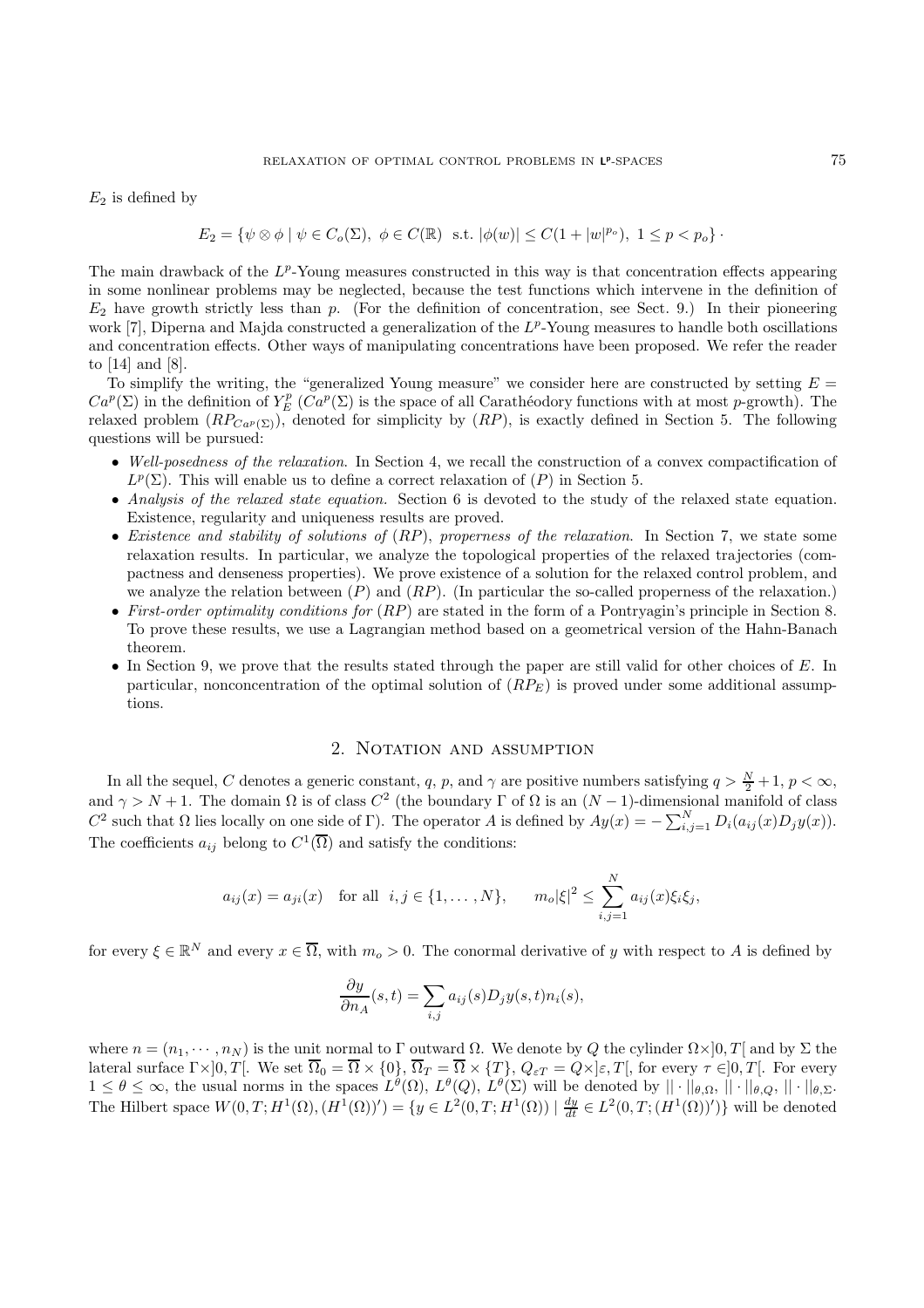by  $W(0,T)$ . If O is a locally compact subset of  $\overline{Q}$ , we denote by  $M_b(O)$  the space of bounded Radon measures on O.

**A1** -  $\Phi$  is a Carathéodory function from  $Q \times \mathbb{R}$  into  $\mathbb{R}$ . For almost every  $(x, t) \in Q$ ,  $\Phi(x, t, \cdot)$  is of class  $C^1$ . The following estimates hold

$$
|\Phi(x,t,0)| \le \Phi_1(x,t), \qquad C_o \le \Phi_y'(x,t,y) \le \Phi_1(x,t)\eta(|y|),
$$

where  $C_0 \in \mathbb{R}, \Phi_1 \in L^q(Q)$ , and  $\eta$  is a nondecreasing function from  $\mathbb{R}^+$  into  $\mathbb{R}^+$ .

**A2** - Ψ is a Carathéodory function from  $\Sigma \times \mathbb{R}^2$  into R. For almost every  $(s,t) \in \Sigma$  and all  $w \in \mathbb{R}$ ,  $\Psi(s,t,\cdot,w)$ is of class  $C^1$ , and

$$
|\Psi(s,t,0,w)| \leq \Psi_1(s,t) + C|w|^{\frac{p}{\gamma}},
$$

$$
C_o \leq \Psi_y'(s, t, y, w) \leq \left(\Psi_1(s, t) + C|w|^{\frac{p}{\gamma}}\right) \eta(|y|)
$$

$$
\left|\Psi_y'(s,t,y_1,w)-\Psi_y'(s,t,y_2,w)\right|\leq \left(\Psi_1(s,t)+C|w|^{\frac{p}{\gamma}}\right)\,\ell(|y_1-y_2|),
$$

where  $\Psi_1 \in L^{\gamma}(\Sigma)$ ,  $\gamma > N + 1$ , C is a positive constant, and  $\ell$  is an increasing continuous function from  $\mathbb{R}^+$  into  $\mathbb{R}^+$  such that  $\ell(0) = 0$ .

**A3** - F is a Carathéodory function from  $Q \times \mathbb{R}$  into  $\mathbb{R}$ . For almost all  $(x, t) \in Q$ ,  $F(x, t, \cdot)$  is of class  $C^1$ , and

$$
|F(x,t,y)| + |F'_y(x,t,y)| \le F_1(x,t)\eta(|y|)
$$
 where  $F_1 \in L^1(Q)$ .

**A4** - G is a Carathéodory function from  $\Sigma \times \mathbb{R}^2$  into R. For almost all  $(s, t) \in \Sigma$  and all  $w \in \mathbb{R}$ ,  $G(s, t, \cdot, w)$  is of class  $C^1$ , and

$$
|G(s,t,y,w)| + |G'_{y}(s,t,y,w)| \leq (G_1(s,t) + C|w|^p)\eta(|y|),
$$

$$
\left|G'_y(s,t,y_1,w)-G'_y(s,t,y_2,w)\right|\leq (G_1(s,t)+C|w|^p)\,\ell(|y_1-y_2|),
$$

where  $G_1 \in L^1(\Sigma)$ , and  $\ell$  is as in **A2**.

**A5** - L is a Carathéodory function from  $\Omega \times \mathbb{R}$  into  $\mathbb{R}$ . For almost all  $x \in \Omega$ ,  $L(x, \cdot)$  is of class  $C^1$ , and

$$
|L(x, y)| + |L'_y(x, y)| \le L_1(x)\eta(|y|)
$$
 where  $L_1 \in L^1(\Omega)$ .

**A6** -  $q: C(\overline{Q}) \longrightarrow C(\overline{Q})$  is of class  $C^1$ .

**A7** - The infimum of  $(P)$  is finite (there exists at least one admissible pair  $(y, v)$ ).

## 3. STATE EQUATION

We begin this section by recalling some results concerning linear equations. Let  $(a, b)$  be in  $L^q(Q) \times L^{\gamma}(\Sigma)$ such that  $a \geq C_o$  and  $b \geq C_o$ . Let  $\phi$  be in  $L^q(Q)$ , f in  $L^{\gamma}(\Sigma)$ , w in  $C(\overline{\Omega})$ , and consider the following equation:

$$
\frac{\partial y}{\partial t} + Ay + ay = \phi \text{ in } Q, \quad \frac{\partial z}{\partial n_A} + bz = f \text{ on } \Sigma, \quad y(0) = w \text{ in } \Omega. \tag{3.1}
$$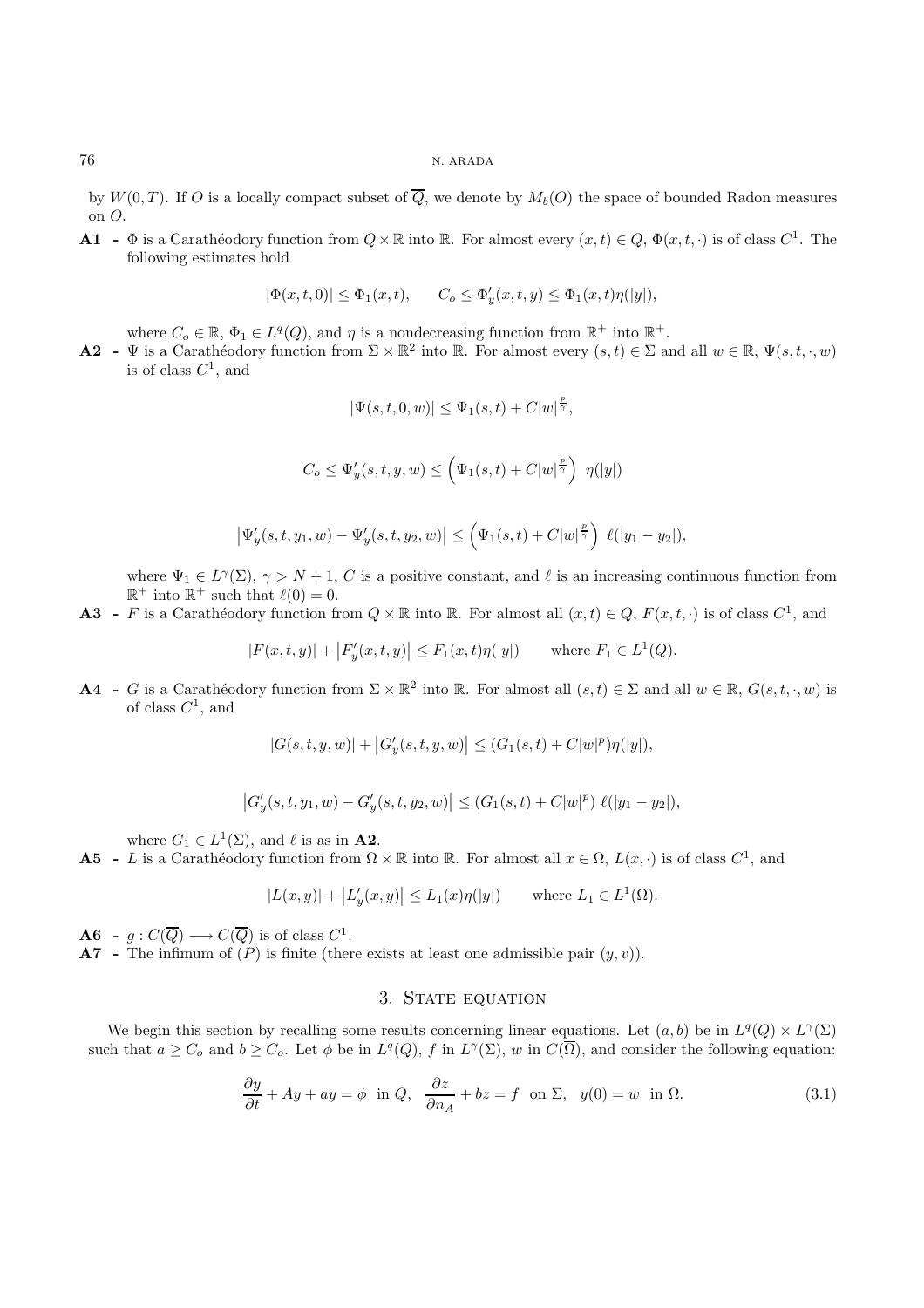**Definition 3.1.** A function  $y \in L^2(0,T;H^1(\Omega)) \cap C([0,T];L^2(\Omega))$  is a weak solution of (3.1) if, and only if,  $ay \in L^1(Q)$ ,  $by \in L^1(\Sigma)$ , and

$$
\int_{Q} \left( -y \frac{\partial z}{\partial t} + \sum_{i,j=1}^{N} a_{ij} D_{i} y D_{j} z + a z y \right) dx dt - \int_{\Omega} y_{o} z(0) dx = \int_{\Sigma} (f - by) z ds dt
$$

for all  $z \in C^1(\overline{Q})$  such that  $z(T) = 0$ .

**Proposition 3.2** ([18], Prop. 3.3)**.** Equation (3.1) admits a unique weak solution  $y \in W(0,T) \cap C(\overline{Q})$  satisfying

$$
||y||_{C(\overline{Q})} + ||y||_{W(0,T)} \leq C \left( ||\phi||_{q,Q} + ||f||_{\gamma,\Sigma} + ||w||_{C(\overline{\Omega})} \right),
$$

where  $C \equiv C(T, \Omega, N, q, \gamma, C_o)$  does not depend on a and b.

**Proposition 3.3** ([6], Chap. 3, Th. 1.3). For every  $\tau > 0$ , the weak solution y of (3.1) is Hölder continuous on  $\overline{Q_{\varepsilon T}}$  and satisfies

$$
||y||_{C^{\nu,\nu/2}(\overline{Q_\varepsilon T})}\leq C(\tau)\left(||\phi||_{q,Q}+||f||_{\gamma,\Sigma}+||w||_{C(\overline{\Omega})}\right)\quad \textit{for some }0<\nu<1,
$$

where  $C(\varepsilon) \equiv C(T, \Omega, N, C_0, q, \gamma, \varepsilon)$ . Moreover, if w is Hölder continuous on  $\overline{\Omega}_0$ , then y is Hölder continuous on Q.

Now, we recall some existence, uniqueness and regularity results concerning the (original) state equation (1.1). **Definition 3.4.** A function  $y \in L^2(0,T;H^1(\Omega)) \cap C([0,T];L^2(\Omega))$  is a weak solution of (1.1) if, and only if,  $\Phi(\cdot, y(\cdot)) \in L^1(Q), \Psi(\cdot, y(\cdot), v(\cdot)) \in L^1(\Sigma)$ , and

$$
\int_{Q} \left( -y \frac{\partial z}{\partial t} + \sum_{i,j=1}^{N} a_{ij} D_{i} y D_{j} z + \Phi(x, t, y) z \right) dx dt - \int_{\Omega} y_{o} z(0) dx = - \int_{\Sigma} \Psi(s, t, y, v) z ds dt
$$

for all  $z \in C^1(\overline{Q})$  such that  $z(T) = 0$ .

**Theorem 3.5** ([18], Th. 3.1)**.** If **A1**, **A2** are satisfied, if  $v \in L^p(\Sigma)$ , and  $y_o \in C(\overline{\Omega})$ , then equation (1.1) admits a unique weak solution  $y_v \in W(0,T) \cap C(\overline{Q})$  satisfying

$$
||y_v||_{C(\overline{Q})} + ||y_v||_{W(0,T)} \leq C \left( ||\Psi(0,v)||_{\gamma,\Sigma} + ||y_o||_{C(\overline{\Omega})} + 1 \right),
$$

where  $C \equiv C(T, \Omega, N, q, p, \gamma, C_o)$ .

**Theorem 3.6** ([6], Chap. 3, Th. 1.3). For every  $M > 0$  and every  $\varepsilon > 0$ , there exist  $0 < \nu < 1$  and  $C(\varepsilon) \equiv$  $C(T, \Omega, N, q, p, \gamma, \varepsilon, \nu, M)$  such that, for every v satisfying  $||v||_{p,\Sigma} \leq M$ , the weak solution  $y_v$  of (1.1) corresponding to v is Hölder continuous on  $\overline{Q_{\varepsilon T}}$  and:

$$
|y_v\|_{C^{\nu,\nu/2}(\overline{Q_{\varepsilon T}})} \leq C(\varepsilon).
$$

# 4. Convex compactifications of **L<sup>p</sup>**(Σ)

In this section, we recall the construction of a natural convex  $\sigma$ -compact envelope of  $L^p(\Sigma)$  due to Roubíček (for more details, see Chap. 3 in [19]). Denote by  $Ca^p(\Sigma)$  the linear space of all Carathéodory functions  $h : \Sigma \times \mathbb{R} \longrightarrow \mathbb{R}$  (*i.e.*  $h(\cdot, w)$  is measurable and  $h(s, t, \cdot)$  is continuous) with at most p-growth

$$
|h(s,t,w)| \le a_h(s,t) + d_h|w|^p \quad \text{ for some } a_h \in L^1(\Sigma) \text{ and } d_h < +\infty.
$$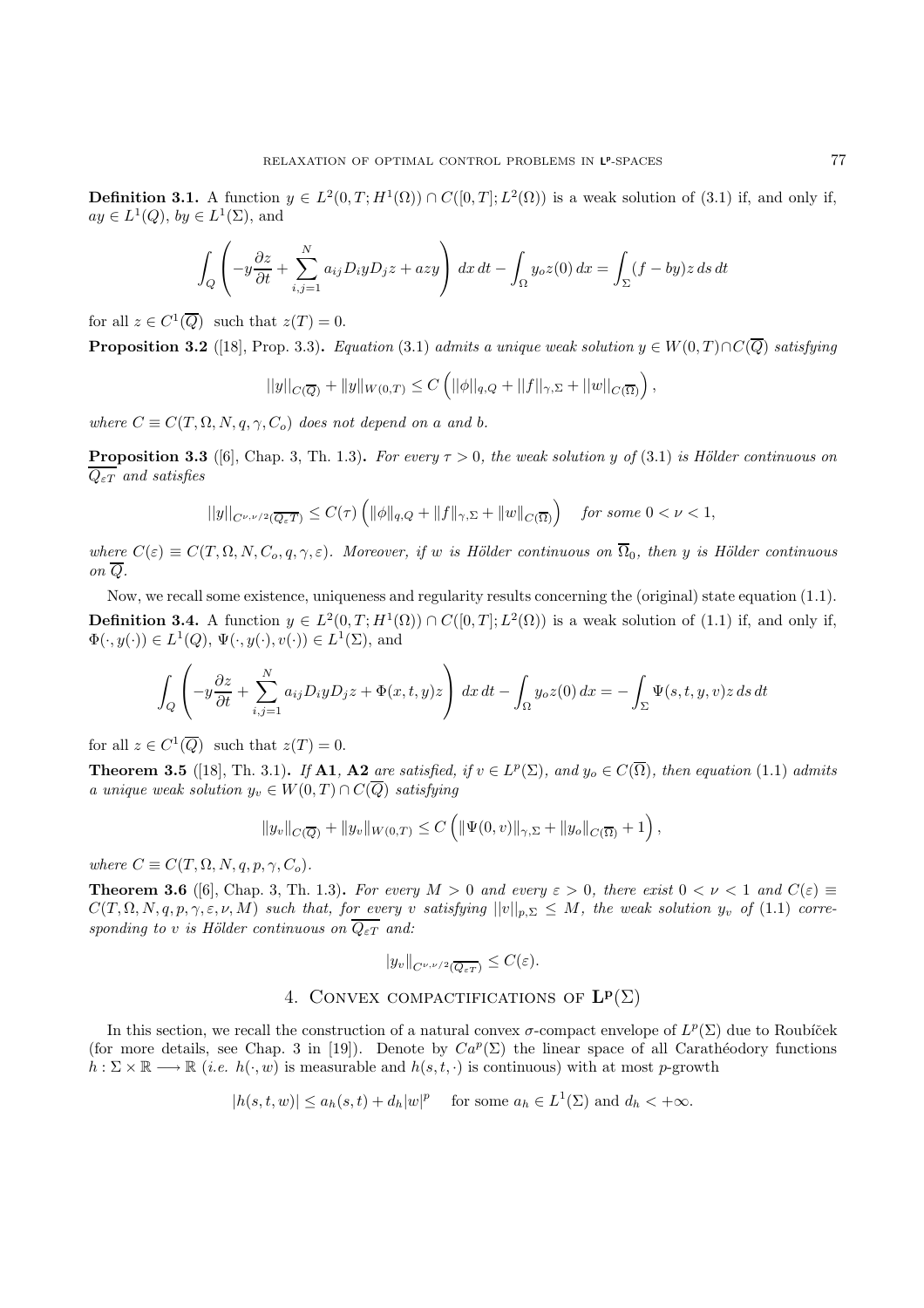Let  $(Ca^p(\Sigma))^*$  be the dual space of  $Ca^p(\Sigma)$  and consider the imbedding  $i: L^p(\Sigma) \longrightarrow (Ca^p(\Sigma))^*$  defined by

$$
\langle i(v), h \rangle_{*,\Sigma} = \int_{\Sigma} h(s, t, v(s, t)) ds dt \quad (h, v) \in Ca^p(\Sigma) \times L^p(\Sigma), \tag{4.1}
$$

where  $\langle \cdot, \cdot \rangle_{*,\Sigma}$  denotes the canonical duality pairing. For  $r > 0$ , let  $B_r$  be the ball of radius r in  $L^p(\Sigma)$ , and let us set

$$
Y_r^p = \mathbf{w}^* \text{-}\mathrm{cl} \ (i(B_r)) \quad \text{ and } \quad Y^p = \cup_r Y_r^p = \mathbf{w}^* \text{-}\mathrm{cl} \ (i(L^p(\Sigma))).
$$

The set  $Y^p$  is convex and locally compact. We will address the elements of  $Y^p$  as generalized Young measures (or relaxed controls). The space  $Ca^p(\Sigma)$  can be normed by

$$
||h|| = \inf \{ ||a||_{1,\Sigma} + d \mid (a,d) \in L^{1}(\Sigma) \times \mathbb{R}, \quad |h(s,t,w)| \le a(s,t) + d|w|^{p} \text{ for all } (s,t,w) \in \Sigma \times \mathbb{R} \} \tag{4.2}
$$

This norm satisfies

$$
||\chi \cdot h|| \leq C||\chi||_{C(\overline{\Sigma})} ||h|| \quad \text{for all } (h, \chi) \in Ca^p(\Sigma) \times C(\overline{\Sigma}), \tag{4.3}
$$

where  $\chi \cdot h$  stands for  $(\chi \otimes 1)h$ . This property implies that the mapping  $\chi \mapsto \chi \cdot h$  is continuous, and ensures that for all  $(h, \sigma) \in Ca^p(\Sigma) \times (Ca^p(\Sigma))^*$ , the bilinear mapping  $(h, \sigma) \longmapsto h \bullet \sigma$  given by

$$
\langle h \bullet \sigma, \chi \rangle_{M(\overline{\Sigma}) \times C(\overline{\Sigma})} = \langle \sigma, \chi \cdot h \rangle_{*,\Sigma} \quad \text{for all } \chi \in C(\overline{\Sigma}),
$$

is well defined.

# 5. CORRECT RELAXATION OF  $(P)$

From definition of the composition  $\bullet$ , we can easily see that the control problem  $(P)$  can be (formally) written in the form

$$
(P) \inf \tilde{J}(y,\sigma) = \int_{Q} F(x,t,y) dx dt + \langle \sigma, G \circ y \rangle_{*,\Sigma} + \int_{\Omega} L(x,y(T)) dx
$$

where  $(y, \sigma) \in C(\overline{Q}) \times i(V_{ad})$  satisfies (1.2) and

$$
\begin{cases}\n\frac{\partial y}{\partial t} + Ay + \Phi(\cdot, y) = 0 & \text{in } Q, \\
\frac{\partial y}{\partial n_A} + (\Psi \circ y) \bullet \sigma = 0 & \text{on } \Sigma, \\
\end{cases} \quad y(\cdot, 0) = y_o \quad \text{in } \Omega.
$$
\n(5.1)

Following [19], we define the relaxed control problem as:

(RP) inf 
$$
\left\{ \widetilde{J}(y,\sigma) \mid (y,\sigma) \in C(\overline{Q}) \times \overline{V}_{ad} \text{ satisfies (5.1) and (1.2)} \right\},\
$$

where the set of admissible relaxed controls  $\overline{V}_{ad} \subset Y^p$  is defined as the weak<sup>\*</sup> closure of  $i(V_{ad})$ . Due to the special form of the control constraints involved in  $V_{ad}$ , the set  $\overline{V}_{ad}$  is convex and locally compact. (See [19] for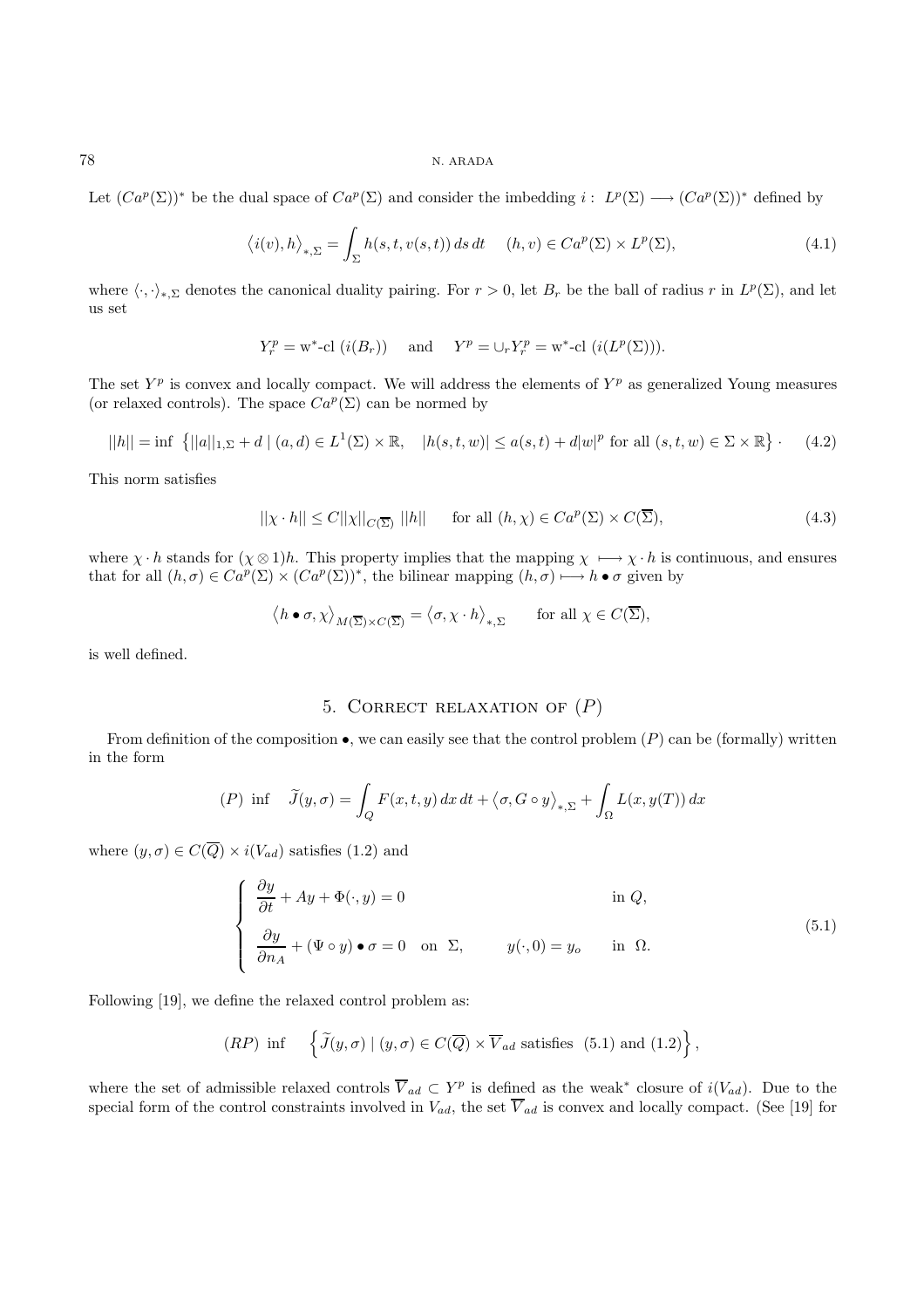more details.) The functional  $J$  can be rewritten as

$$
\widetilde{J}(y,\sigma) = \int_{Q} F(x,t,y) dx dt + \langle \sigma, G \circ y \rangle_{*,\Sigma} + \int_{\Omega} L(x,y(T)) dx,
$$
  
= 
$$
\int_{Q} F(x,t,y) dx dt + \langle \sigma \bullet G \circ y, 1 \rangle_{M(\overline{\Sigma}) \times C(\overline{\Sigma})} + \int_{\Omega} L(x,y(T)) dx.
$$

The relaxed state equation is to be understood in the following sense:

**Definition 5.1.** A function  $y \in L^2(0,T;H^1(\Omega)) \cap C([0,T];L^2(\Omega))$  is a weak solution of (5.1) if, and only if,  $\Phi(\cdot, y(\cdot)) \in L^1(Q)$ ,  $(\Psi \circ y) \bullet \sigma \in L^1(\Sigma)$ , and

$$
\int_{Q} \left( -y \frac{\partial z}{\partial t} + \sum_{i,j=1}^{N} a_{ij} D_{i} y D_{j} z + \Phi(x,t,y) z \right) dx dt - \int_{\Omega} y_{o} z(0) dx = - \int_{\Sigma} (\Psi \circ y) \bullet \sigma z ds dt
$$

for all  $z \in C^1(\overline{Q})$  such that  $z(T) = 0$ .

## 6. Relaxed state equation

In this section, we are interested in existence, uniqueness, and regularity results concerning the relaxed state equation. As in the case of classical Young measures, we prove that the regularity properties for the relaxed trajectories (solutions of the relaxed state equation) are inherited from those of the classical trajectories. In particular, we prove that the relaxed state equation admits a unique continuous solution.

#### 6.1. **Preliminary results**

Let  $\sigma$  be in Y<sup>p</sup>. Suppose for a moment that equation (5.1) admits a solution  $y_{\sigma} \in C(\overline{Q})$ . It is obvious that  $y_{\sigma|\overline{\Sigma}}$  belongs to  $C(\overline{\Sigma})$ , and from Definition 5.1, that  $(\Psi \circ y_{\sigma|\overline{\Sigma}}) \bullet \sigma$  belongs to  $L^1(\Sigma)$ . In the following lemma, we show that due to the growth condition in **A2**, for every  $y \in C(\overline{\Sigma})$ , the function  $(\Psi \circ y) \bullet \sigma$  (which is naturally in  $M(\overline{\Sigma})$ ) belongs in fact to  $L^{\gamma}(\Sigma)$ . This result is proved in [19], Proposition 3.3.6. We rewrite the proof for the convenience of the reader.

**Lemma 6.1.** Suppose that **A2** is satisfied. Then, for every  $\sigma \in Y^p$  and every  $y \in C(\overline{\Sigma})$ , the function  $(\Psi \circ y) \bullet \sigma$ belongs to  $L^{\gamma}(\Sigma)$ .

Proof. Since  $\sigma$  belongs to Y<sup>p</sup>, there exists a bounded net  $(v_\alpha)_\alpha \subset L^p(\Sigma)$  such that  $(i(v_\alpha))_\alpha$  converges to  $\sigma$  in the weak-star topology of  $(Ca^p(\Sigma))^*$ . Thus, due to **A2**, we have

$$
||(\Psi \circ y) \bullet i(v_{\alpha})||_{\gamma, \Sigma} = ||\Psi(y, v_{\alpha})||_{\gamma, \Sigma} \leq C,
$$

where  $C > 0$  is independent of  $\alpha$ . Then there exist a subnet, still indexed by  $\alpha$ , and  $b \in L^{\gamma}(\Sigma)$ , such that  $((\Psi \circ y) \bullet i(v_\alpha))_\alpha$  converges to b in the weak topology of  $L^\gamma(\Sigma)$ . On the other hand, we have

$$
\lim_{\alpha} \langle (\Psi \circ y) \bullet i(v_{\alpha}), \chi \rangle_{M(\overline{\Sigma}) \times C(\overline{\Sigma})} = \lim_{\alpha} \langle i(v_{\alpha}), \Psi \circ y \cdot \chi \rangle_{*,\Sigma} = \langle \sigma, \Psi \circ y \cdot \chi \rangle_{*,\Sigma} = \langle (\Psi \circ y) \bullet \sigma, \chi \rangle_{M(\overline{\Sigma}) \times C(\overline{\Sigma})}
$$

for all  $\chi \in C(\overline{\Sigma}).$ 

Since  $L^{\gamma}(\Sigma)$  is imbedded into  $M(\overline{\Sigma})$ , we deduce that  $b \equiv (\Psi \circ y) \bullet \sigma$ .

The convergence result stated below will be very useful for the analysis of the relaxed state equation (5.1).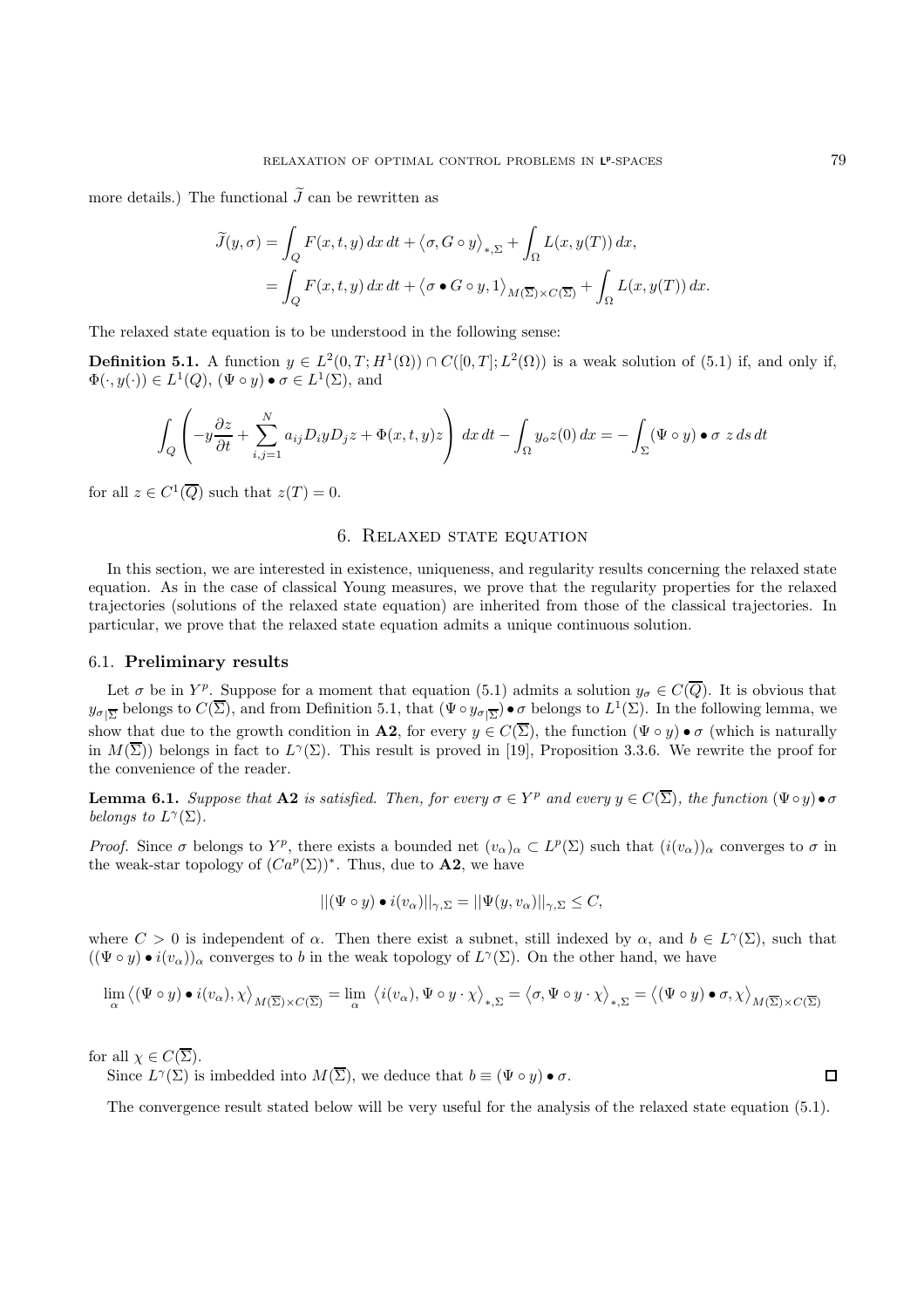**Lemma 6.2.** Suppose that **A2** is satisfied. Let  $(\sigma_{\alpha})_{\alpha}$  be a net converging to  $\sigma$  in the weak-star topology of  $Y_r^p$  $(r > 0)$ , and let  $(y_\alpha)_{\alpha}$  be a bounded net in  $C(\overline{\Sigma})$  converging to y uniformly on  $\overline{\Sigma}$ . Then,

$$
\lim_{\alpha} \int_{\Sigma} (\Psi \circ y_{\alpha}) \bullet \sigma_{\alpha} \chi ds dt = \int_{\Sigma} (\Psi \circ y) \bullet \sigma \chi ds dt \tag{6.1}
$$

$$
\lim_{\alpha} \int_{\Sigma} (\Psi'_y \circ y_\alpha) \bullet \sigma_\alpha \chi ds dt = \int_{\Sigma} (\Psi'_y \circ y) \bullet \sigma \chi ds dt \tag{6.2}
$$

for all  $\chi \in C(\overline{\Sigma})$ .

Proof. The proof is split into two steps.

**Step 1.** To prove (6.1), observe that for all  $\chi \in C(\overline{\Sigma})$ , we have

$$
\int_{\Sigma} (\Psi \circ y_{\alpha}) \bullet \sigma_{\alpha} \chi ds dt = \int_{\Sigma} (\Psi \circ y) \bullet \sigma_{\alpha} \chi ds dt + \int_{\Sigma} (\Psi \circ y - \Psi \circ y_{\alpha}) \bullet \sigma_{\alpha} \chi ds dt
$$
  

$$
= \langle \sigma_{\alpha}, (\Psi \circ y) \cdot \chi \rangle_{*,\Sigma} + \int_{\Sigma} (\Psi \circ y - \Psi \circ y_{\alpha}) \bullet \sigma_{\alpha} \chi ds dt = I_{\alpha}^{1} + I_{\alpha}^{2}.
$$

First, let us observe that

$$
\lim_{\alpha} I_{\alpha}^{1} = \langle \sigma, (\Psi \circ y) \cdot \chi \rangle_{*,\Sigma} = \int_{\Sigma} (\Psi \circ y) \bullet \sigma \chi ds dt.
$$

It remains to prove that  $\lim_{\alpha} I_{\alpha}^2 = 0$ . By definition of  $\sigma_{\alpha}$ , there exists a net  $(v_{\beta,\alpha})_{\beta} \subset B_r$  such that  $(i(v_{\beta,\alpha}))_{\beta}$ converges to  $\sigma_{\alpha}$  in the weak-star topology of  $(Ca^p(\Sigma))^*$ . Therefore

$$
I_{\alpha}^{2} = \int_{\Sigma} (\Psi \circ y - \Psi \circ y_{\alpha}) \bullet \sigma_{\alpha} \chi ds dt = \lim_{\beta} \int_{\Sigma} (\Psi \circ y - \Psi \circ y_{\alpha}) \bullet i(v_{\beta,\alpha}) \chi ds dt
$$
  

$$
= \lim_{\beta} \int_{\Sigma} (\Psi(y_{\alpha}, v_{\beta,\alpha}) - \Psi(y, v_{\beta,\alpha})) \chi ds dt = \lim_{\beta} \int_{\Sigma} \Psi_{\beta,\alpha}(y_{\alpha} - y) \chi ds dt,
$$
(6.3)

where  $\Psi_{\beta,\alpha} = \int_0^1 \Psi'_y(\cdot,\theta y_\alpha + (1-\theta)y,v_{\beta,\alpha}) d\theta$ . Due to **A2**, we have

$$
\begin{split} |I_{\beta,\alpha}| &= \left| \int_{\Sigma} \Psi_{\beta,\alpha}(s,t)(y_{\alpha}-y) \,\,\chi \,ds \,dt \right| \le ||\Psi_{\beta,\alpha}||_{1,\Sigma} \,\, \|(y_{\alpha}-y)\chi||_{\infty,\Sigma} \\ &\le C(||\Psi_1||_{\gamma,\Sigma} + ||v_{\beta,\alpha}||_{p,\Sigma})\eta\big(\max(||y||_{\infty,\Sigma},||y_{\alpha}||_{\infty,\Sigma})\big) \,\, \|(y_{\alpha}-y)\chi||_{\infty,\Sigma} \le C(r) \,\, ||y_{\alpha}-y||_{\infty,\Sigma}, \end{split} \tag{6.4}
$$

where  $C(r)$  is a positive constant independent of  $\alpha$  and  $\beta$ . From (6.3) and (6.4), we deduce that

$$
|I_{\alpha}^2| \le C(r) \, ||y_{\alpha} - y||_{\infty, \Sigma}.
$$

The conclusion follows from the convergence of  $(y_\alpha)_\alpha$  to y in  $C(\overline{\Sigma})$ .

**Step 2.** With arguments similar to those used in Step 1, and using the estimate relative to  $\Psi'_y$  in A2, we may prove that

$$
\int_{\Sigma} (\Psi'_y \circ y_\alpha) \bullet \sigma_\alpha \chi ds dt = \int_{\Sigma} (\Psi'_y \circ y) \bullet \sigma_\alpha \chi ds dt + \int_{\Sigma} (\Psi'_y \circ y - \Psi'_y \circ y_\alpha) \bullet \sigma_\alpha \chi ds dt = I_\alpha^3 + I_\alpha^4,
$$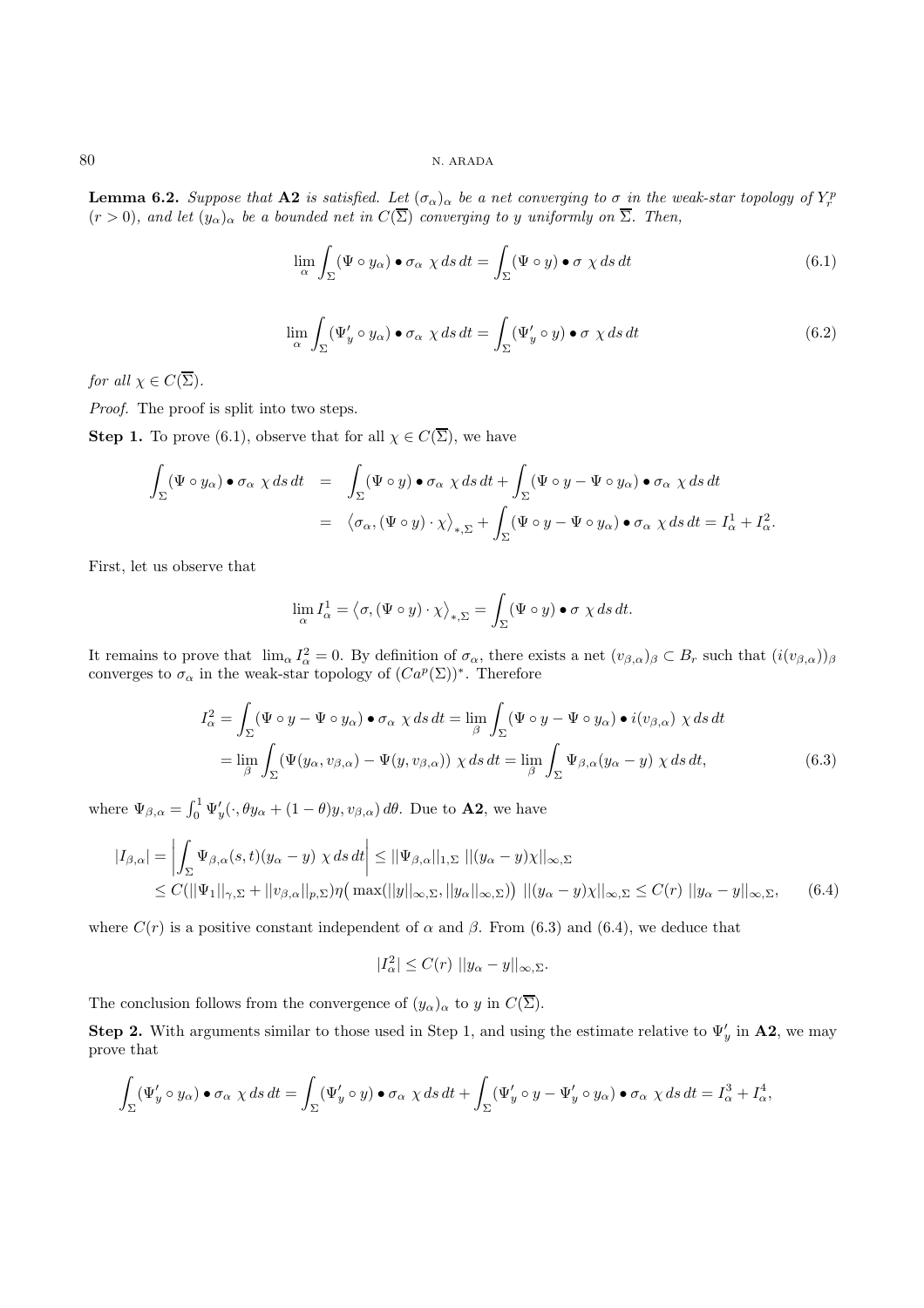with

$$
I_{\alpha}^{3} = \langle \sigma_{\alpha}, (\Psi_{y}' \circ y) \cdot \chi \rangle_{*,\Sigma} \longrightarrow 0,
$$
  
\n
$$
I_{\alpha}^{4} = \int_{\Sigma} (\Psi_{y}' \circ y - \Psi_{y}' \circ y_{\alpha}) \bullet \sigma_{\alpha} \chi ds dt \leq C(r) \quad \ell(||y_{\alpha} - y||_{C(\overline{Q})}) \longrightarrow 0.
$$

The proof is complete.

**Lemma 6.3.** Suppose that **A1**, **A2** are satisfied. Suppose in addition for every  $\sigma \in Y^p$ , equation (5.1) admits a weak solution in  $C(\overline{Q}) \cap W(0,T)$ . Let  $\sigma_1$ ,  $\sigma_2$  be in  $Y^p$ , and let  $y_1$  and  $y_2$  be solutions of (5.1) corresponding to  $\sigma_1$  and  $\sigma_2$ . Then, the function  $z = y_1 - y_2$  satisfies

$$
\begin{cases}\n\frac{\partial z}{\partial t} + Az + az = 0 & \text{in } Q, \\
\frac{\partial z}{\partial n_A} + b \bullet \sigma_1 z = (\Psi \circ y_2) \bullet (\sigma_2 - \sigma_1) & \text{on } \Sigma, \quad z(0) = 0 & \text{in } \Omega,\n\end{cases}
$$
\n(6.5)

where

$$
a = \int_0^1 \Phi'_y(\cdot, \theta y_1 + (1 - \theta)y_2)d\theta \ge C_o,
$$
  

$$
b(\cdot, w) = \int_0^1 \Psi'_y(\cdot, \theta y_1 + (1 - \theta)y_2, w)d\theta \ge C_o.
$$

Moreover,  $y_1 - y_2$  is Hölder continuous on  $\overline{Q}$ , and satisfies

$$
||y_1-y_2||_{C^{\nu,\nu/2}(\overline{Q})}\leq C||(\Psi\circ y_2)\bullet(\sigma_2-\sigma_1)||_{\gamma,\Sigma}\quad\text{for some}\quad 0<\nu<1.
$$

where  $C \equiv C(T, \Omega, N, C_o, q, \gamma, p)$  is independent of  $\sigma_1$  and  $\sigma_2$ . *Proof.* The function  $z = y_1 - y_2$  satisfies  $z(0) = 0$ , and

$$
\begin{cases}\n\frac{\partial z}{\partial t} + Az + az = 0 & \text{in } Q, \\
\frac{\partial z}{\partial n_A} = (\Psi \circ y_2) \bullet (\sigma_2 - \sigma_1) + (\Psi \circ y_2 - \Psi \circ y_1) \bullet \sigma_1 & \text{on } \Sigma,\n\end{cases}
$$

where  $a = \int_0^1$ 0  $\Phi'_y(\cdot,\theta y_1 + (1-\theta)y_2)d\theta \geq C_o$ . Let  $(v_{1,\alpha})_\alpha$  and  $(v_{2,\alpha})_\alpha$  be two bounded nets in  $L^p(\Sigma)$ , such that  $(i(v_{1,\alpha}))_{\alpha}$  and  $(i(v_{2,\alpha}))_{\alpha}$  converge to  $\sigma_1$  and  $\sigma_2$  in the weak-star topology of  $(Ca^p(\Sigma))^*$ . Let  $z_{\alpha}$  be such that  $z_\alpha(0) = 0$ , and

$$
\begin{cases}\n\frac{\partial z_{\alpha}}{\partial t} + Az_{\alpha} + az_{\alpha} = 0 & \text{in } Q, \\
\frac{\partial z_{\alpha}}{\partial n_{A}} = (\Psi \circ y_{2}) \bullet (i(v_{2,\alpha}) - i(v_{1,\alpha})) + (\Psi \circ y_{2} - \Psi \circ y_{1}) \bullet i(v_{1,\alpha}) & \text{on } \Sigma.\n\end{cases}
$$

Due to Proposition 3.3,  $z_\alpha$  belongs to  $C^{\nu,\nu/2}(\overline{Q})$  (for some  $0 < \nu < 1$ ) and satisfies

$$
||z_{\alpha}||_{C^{\nu,\nu/2}(\overline{Q})} \leq C ||(\Psi \circ y_2) \bullet i(v_{2,\alpha}) - (\Psi \circ y_1) \bullet i(v_{1,\alpha})||_{\gamma,\Sigma} \leq C,
$$
\n(6.6)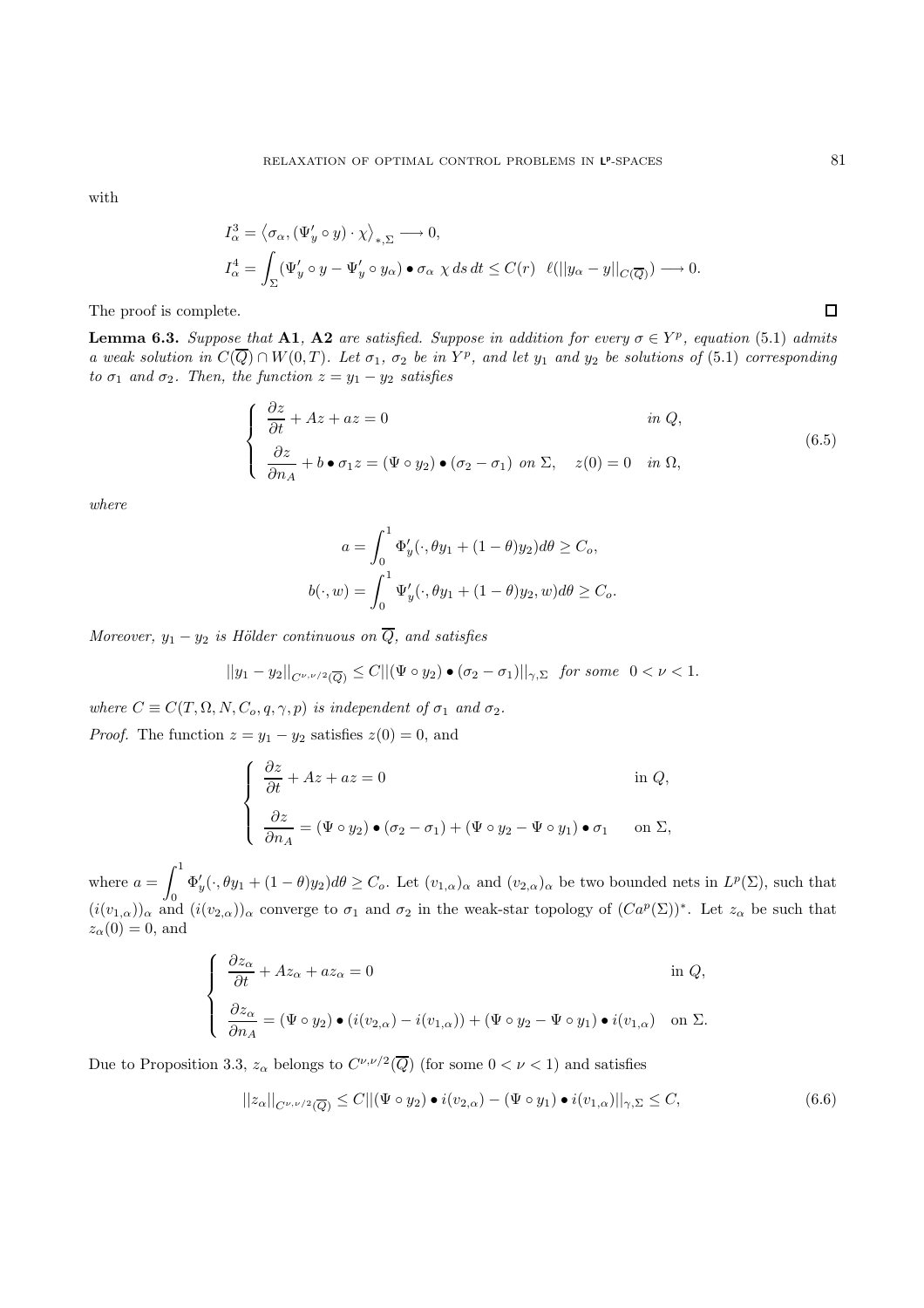where C is independent of  $\alpha$ . Since the imbedding from  $C^{\nu,\nu/2}(\overline{Q})$  into  $C(\overline{Q})$  is compact, there exist a subnet, and  $z_o \in C(\overline{Q})$  such that  $(z_\alpha)_\alpha$  converges uniformly to  $z_o$  in  $\overline{Q}$ . Moreover, since  $(z_\alpha)_\alpha$  is bounded in  $W(0,T)$ , it converges to  $z<sub>o</sub>$  in the weak-star topology of  $W(0, T)$ . With Lemma 6.2, by passing to the limit in the variational formulation satisfied by  $z_{\alpha}$ , we easily see that  $z_{\alpha} \equiv z$ . On the other hand, observe that  $z_{\alpha}$  also satisfies

$$
\begin{cases}\n\frac{\partial z_{\alpha}}{\partial t} + Az_{\alpha} + az_{\alpha} = 0 & \text{in } Q, \\
\frac{\partial z_{\alpha}}{\partial n_{A}} + b \bullet i(v_{1,\alpha}) \ z = (\Psi \circ y_{2}) \bullet [i(v_{2,\alpha}) - i(v_{1,\alpha})] & \text{on } \Sigma,\n\end{cases}
$$
\n(6.7)

where  $b(\cdot, w) = \int_0^1$ 0  $\Psi'_y(\cdot,\theta y_1+(1-\theta)y_2,w)d\theta \geq C_o$ . Using Lemma 6.2, and passing to the limit in the variational formulation of  $(6.7)$ , we show that z satisfies  $(6.5)$ . The estimate follows from Proposition 3.2.

#### 6.2. **Existence, uniqueness and regularity of the relaxed state**

**Theorem 6.4.** If Assumptions **A1**, **A2** are fulfilled, if  $\sigma \in Y^p$ , and if  $y_o \in C(\overline{\Omega})$ , then equation (5.1) admits a unique weak solution  $y_{\sigma}$  in  $W(0,T) \cap C(\overline{Q})$ . This solution satisfies

$$
||y_{\sigma}||_{C(\overline{Q})} + ||y_{\sigma}||_{W(0,T)} \leq C \left( \left| \left| \overline{\Psi} \bullet \sigma \right| \right|_{\gamma,\Sigma} + ||y_{\sigma}||_{C(\overline{\Omega})} + 1 \right),\right.
$$

where  $C \equiv C(T, \Omega, N, q, p, \gamma, C_o)$ , and where  $\overline{\Psi}(s, t, w) = \Psi(s, t, 0, w)$ .

Proof. The proof is split into three steps.

**Step 1.** Existence of a solution. By definition of  $\sigma$ , there exists a bounded net  $(v_\alpha)_\alpha \subset L^p(\Sigma)$  such that  $(i(v_\alpha))_\alpha$ converges to  $\sigma$  in the weak-star topology of  $(Ca^p(\Sigma))^*$ . Let  $y_\alpha$  be the solution of (1.1) corresponding to  $v_\alpha$ . Due to Theorem 3.6, there exists  $0 < \nu < 1$  such that  $(y_\alpha)_\alpha$  is bounded in  $C^{\nu,\nu/2}(\overline{Q_{\varepsilon T}})$ . Since the imbedding from  $C^{\nu,\nu/2}(\overline{Q_{\varepsilon T}})$  into  $C(\overline{Q_{\varepsilon T}})$  is compact, there exist a subnet, still indexed by  $\alpha$ , and  $y \in C(\overline{Q_{\varepsilon T}})$  such that  $(y_\alpha)_\alpha$ converges uniformly to y in  $\overline{Q_{\varepsilon T}}$ , for all  $\varepsilon \in ]0, T[$ . Moreover, since  $(y_\alpha)_\alpha$  is bounded in  $W(0, T)$ , it converges to y in the weak-star topology of  $W(0,T)$ . By passing to the limit in the variational formulation satisfied by  $y_\alpha$ , we easily see that  $y \equiv y_{\sigma}$  if the following equalities hold:

$$
\lim_{\alpha} \int_{\Sigma} \Psi(s, t, y_{\alpha}, v_{\alpha}) \phi ds dt = \int_{\Sigma} (\Psi \circ y) \bullet \sigma \phi ds dt, \tag{6.8}
$$

$$
\lim_{\alpha} \int_{Q} \Phi(x, t, y_{\alpha}) \phi \, dx \, dt = \int_{Q} \Phi(x, t, y) \phi \, dx \, dt,\tag{6.9}
$$

for all  $\phi \in C^1(\overline{Q})$  such that  $\phi(T) = 0$ . It is clear that (6.8) immediately follows from Lemma 6.2 by setting  $\sigma_{\alpha} = i(v_{\alpha})$ . To prove (6.9), notice that due to **A1**, for all  $\varepsilon \in ]0, T[$ , we have

$$
\left| \int_{Q} \left( \Phi(x, t, y_{\alpha}) - \Phi(x, t, y) \right) \phi \, dx \, dt \right| = \left| \int_{Q} \Phi_{\alpha}(x, t) (y_{\alpha} - y) \phi \, dx \, dt \right|
$$
  

$$
\leq \int_{Q_{\varepsilon T}} \left| \Phi_{\alpha}(x, t) (y_{\alpha} - y) \phi \right| dx \, dt + \int_{Q \setminus Q_{\varepsilon T}} \left| \Phi_{\alpha}(x, t) (y_{\alpha} - y) \phi \right| dx \, dt
$$
  

$$
\leq C \left( ||y_{\alpha} - y||_{C(\overline{Q}_{\varepsilon T})} + \int_{Q \setminus Q_{\varepsilon T}} \Phi_{1}(x, t) |\phi| \, dx \, dt \right)
$$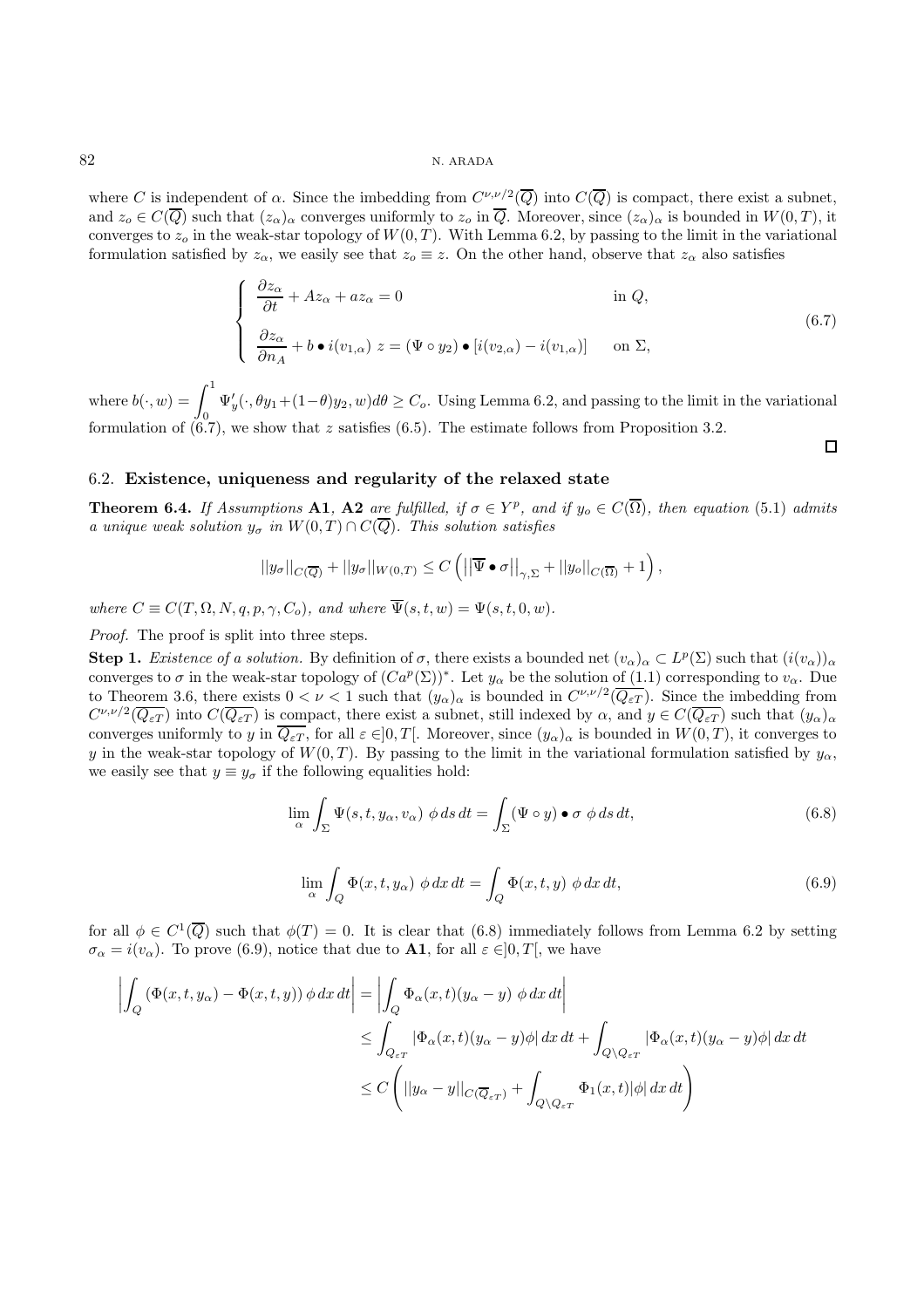where C is a positive constant independent of  $\alpha$ , and where  $\Phi_{\alpha} = \int_0^1 \Phi_y'(\cdot, \theta y_{\alpha} + (1 - \theta)y) d\theta$ . By the absolute continuity of the Lebesgue integral, for every  $\delta > 0$ , there exists  $\varepsilon_{\delta} \in ]0,T[$  such that  $\int_{Q \setminus Q_{\varepsilon_{\delta}T}} \Phi_1(x,t)g \, dx \, dt \leq \delta$ . Therefore,

$$
\left| \int_{Q} \left( \Phi(x, t, y_{\alpha}) - \Phi(x, t, y) \right) \phi \, dx \, dt \right| \leq C \left( \left| \left| y_{\alpha} - y \right| \right|_{C(\overline{Q}_{\tau_{\delta}T})} + \delta \right). \tag{6.10}
$$

By passing to the limit in (6.10), we deduce that

$$
\lim_{\alpha} \left| \int_{Q} \left( \Phi(x, t, y_{\alpha}) - \Phi(x, t, y) \right) \phi \, dx \, dt \right| \leq \delta,
$$

and since  $\delta$  is a arbitrary, we obtain (6.9).

**Step 2.** Uniqueness of the solution. Let  $y_1$  and  $y_2$  be two weak solutions in  $W(0,T) \cap C(\overline{Q})$  of (5.1) corresponding to  $\sigma$ . From Lemma 6.3, the function  $z = y_1 - y_2$  is the solution of

$$
\frac{\partial z}{\partial t} + Az + az = 0 \text{ in } Q, \quad \frac{\partial z}{\partial n_A} + b \bullet \sigma z = 0 \text{ on } \Sigma, \quad z(0) = 0 \text{ in } \Omega,
$$

where

$$
a = \int_0^1 \Phi'_y(\cdot, \theta y_1 + (1 - \theta)y_2) d\theta \ge C_o,
$$
  

$$
b(\cdot, w) = \int_0^1 \Psi'_y(\cdot, \theta y_1 + (1 - \theta)y_2, w) d\theta \ge C_o.
$$

From Proposition 3.2, we deduce that  $y_1 \equiv y_2$ .

**Step 3.** The estimate in  $C(\overline{Q})$ . From Lemma 6.3, it is easy to see that the weak solution of (5.1) is also the weak solution of

$$
\begin{cases}\n\frac{\partial z}{\partial t} + Az + \tilde{a}z = -\Phi(\cdot, 0) & \text{in } Q, \\
\frac{\partial z}{\partial n_A} + \tilde{b}z = -\overline{\Psi} \bullet \sigma \text{ on } \Sigma, & z(0) = y_o \text{ in } \Omega,\n\end{cases}
$$

where

$$
\widetilde{a} = \int_0^1 \Phi_y'(\cdot, \theta y_\sigma) d\theta \ge C_o, \qquad \widetilde{b}(\cdot, w) = \int_0^1 \Psi_y'(\cdot, \theta y_\sigma, w) d\theta \ge C_o,
$$

and  $\overline{\Psi}(\cdot, w) = \Psi(\cdot, 0, w)$ . The estimate follows from Proposition 3.2.

**Theorem 6.5** ([6], Chap. 3, Th. 1.3). For every  $M > 0$  and every  $\varepsilon > 0$ , there exist  $0 < \nu < 1$  and  $C(\varepsilon) \equiv$  $C(T, \Omega, N, q, p, \gamma, \varepsilon, \nu, M)$  such that, for every  $\sigma \in Y^p$  such that  $\|\overline{\Psi} \bullet \sigma\|_{\gamma, \Sigma} \leq M$ , the weak solution  $y_{\sigma}$  of  $(5.1)$ corresponding to  $\sigma$  is Hölder continuous on  $\overline{Q_{\varepsilon T}}$  and satisfies:

$$
||y_{\sigma}||_{C^{\nu,\nu/2}(\overline{Q_{\varepsilon T}})} \leq C(\varepsilon).
$$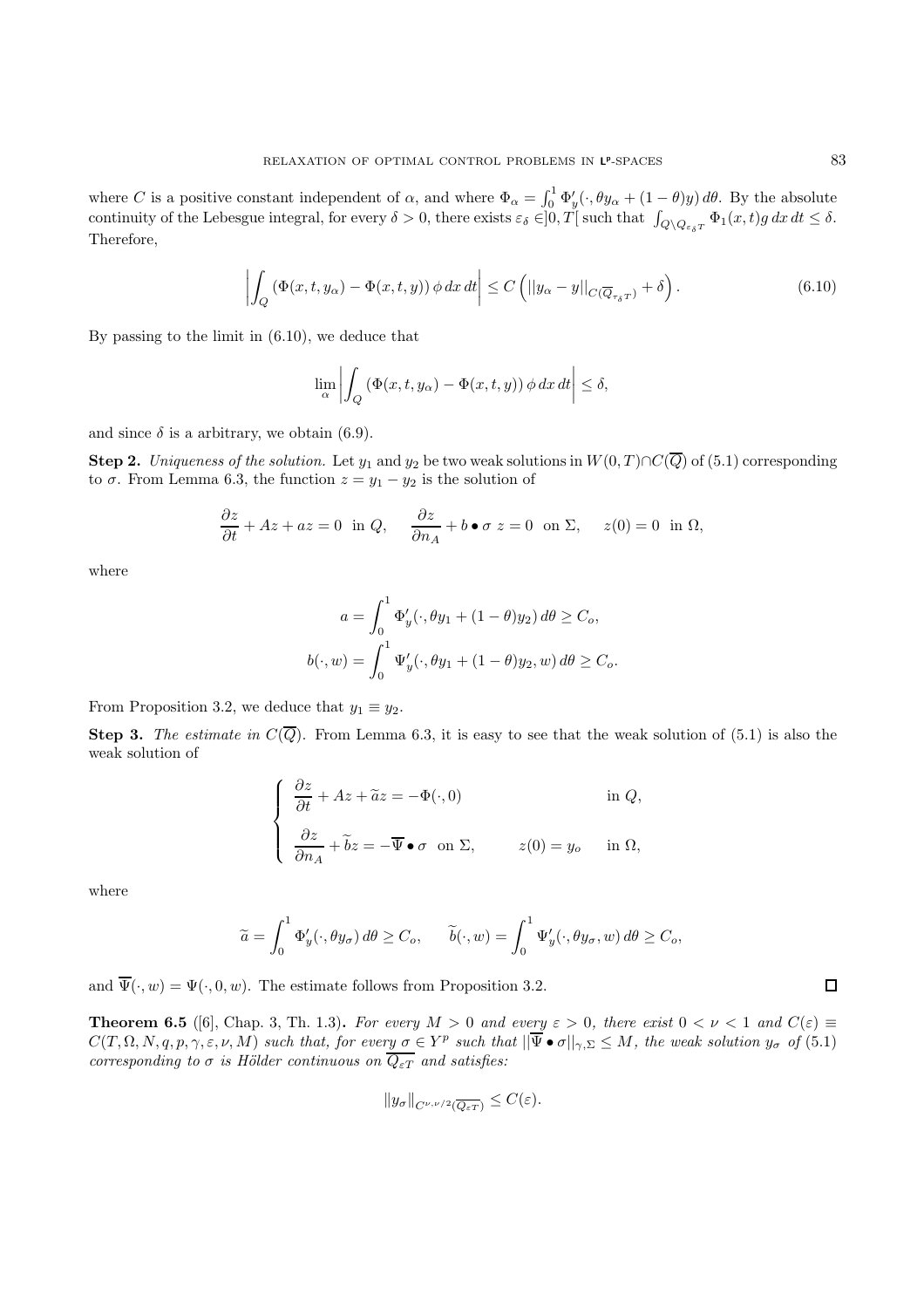#### 7. Relaxation results

In this section we set an existence result for the relaxed control problem  $(RP)$  and we study the relation between this problem and the classical problem  $(P)$ . We prove that  $(RP)$  is closely related to some classical perturbed problems and that under some stability conditions the infimum of  $(RP)$  and  $(P)$  are identical. Through the sequel, for  $\delta \geq 0$ , we set

$$
(P_{\delta}) \inf \left\{ J(y, v) \mid (y, v) \in C(\overline{Q}) \times V_{ad} \text{ satisfying } (1.1) \text{ and } d_Z(g(y)) \le \delta \right\},\
$$

where  $d_Z(g(y)) = \inf_{\phi \in Z} ||\phi - g(y)||_{\infty,Q}$ . We will denote by  $(RP_\delta)$ , the relaxed control problem corresponding to  $(P_{\delta})$ .

#### 7.1. **Continuity results**

We start with a result describing the dependence of the relaxed trajectories with respect to the corresponding relaxed controls. This continuity result gives us informations about the topological structure of the set of relaxed trajectories, and is the main tool to establish the existence of solutions for the relaxed control problem.

**Theorem 7.1.** Suppose that **A1**, **A2** are satisfied. Then, for every  $r > 0$ , the mapping  $\Lambda : \sigma \longrightarrow y_{\sigma}$  is continuous from  $Y_r^p$ , endowed with its weak-star topology, into  $C(\overline{Q})$ .

*Proof.* Let r be positive. Let  $(\sigma_{\alpha})_{\alpha}$  be a net of boundary relaxed controls converging to  $\sigma$  in the weak-star topology of  $Y_r^p$ . Let  $y_\alpha$  and  $y_\sigma$  be the solutions of (5.1) corresponding to  $\sigma_\alpha$  and  $\sigma$ . Due to Lemma 6.3, the function  $z_{\alpha} = y_{\alpha} - y_{\sigma}$  is the solution of:

$$
\begin{cases}\n\frac{\partial z_{\alpha}}{\partial t} + Az_{\alpha} + a_{\alpha}z_{\alpha} = 0 & \text{in } Q, \\
\frac{\partial z_{\alpha}}{\partial n_{A}} + b_{\alpha} \bullet \sigma_{\alpha} z_{\alpha} = (\Psi \circ y_{\sigma}) \bullet (\sigma - \sigma_{\alpha}) & \text{on } \Sigma, \ z_{\alpha}(0) = 0 & \text{on } \Omega,\n\end{cases}
$$

where

$$
a_{\alpha} = \int_0^1 \Phi'_y(\cdot, \theta y_{\alpha} + (1 - \theta)y_{\sigma}) d\theta \ge C_o,
$$
  

$$
b_{\alpha}(\cdot, w) = \int_0^1 \Psi'_y(\cdot, \theta y_{\alpha} + (1 - \theta)y_{\sigma}, w) d\theta \ge C_o.
$$

Due to **A1**, **A2**, the net  $(a_{\alpha}, b_{\alpha} \bullet \sigma_{\alpha})_{\alpha}$  is bounded in  $L^q(Q) \times L^{\gamma}(\Sigma)$ . Moreover, from Lemma 6.3,  $(z_{\alpha})_{\alpha}$  is bounded in  $W(0,T) \cap C^{\nu,\nu/2}(\overline{Q})$ . With Lemma 6.2, and compactness results similar to those used in Theorem 6.4, we may prove that  $(z_{\alpha})_{\alpha}$  converges uniformly on  $\overline{Q}$  to the solution z of

$$
\int_{Q} \left( -z \frac{\partial \phi}{\partial t} + \sum_{i,j=1}^{N} a_{ij} D_j z D_i \phi + \Phi'_y(x, t, y_\sigma) z \phi \right) dx dt + \int_{\Sigma} \left( \Psi'_y \circ y_\sigma \right) \bullet \sigma z \phi ds dt = 0
$$

for all  $\phi \in C^1(\overline{Q})$  such that  $\phi(T)=0$ .

We conclude by observing that  $z \equiv 0$ .

**Lemma 7.2.** Suppose that **A4** is satisfied. Let  $\sigma_{\alpha}$  be a net converging to  $\sigma$  in the weak-star topology of  $Y_r^p$  $(r > 0)$ , and let  $(y_{\alpha})_{\alpha}$  be a bounded net in  $C(\overline{\Sigma})$  converging to y uniformly on  $\overline{\Sigma}$ . Then,

$$
\lim_{\alpha} \int_{\overline{\Sigma}} (G \circ y_{\alpha}) \bullet \sigma_{\alpha} \times ds dt = \int_{\overline{\Sigma}} (G \circ y) \bullet \sigma \times ds dt
$$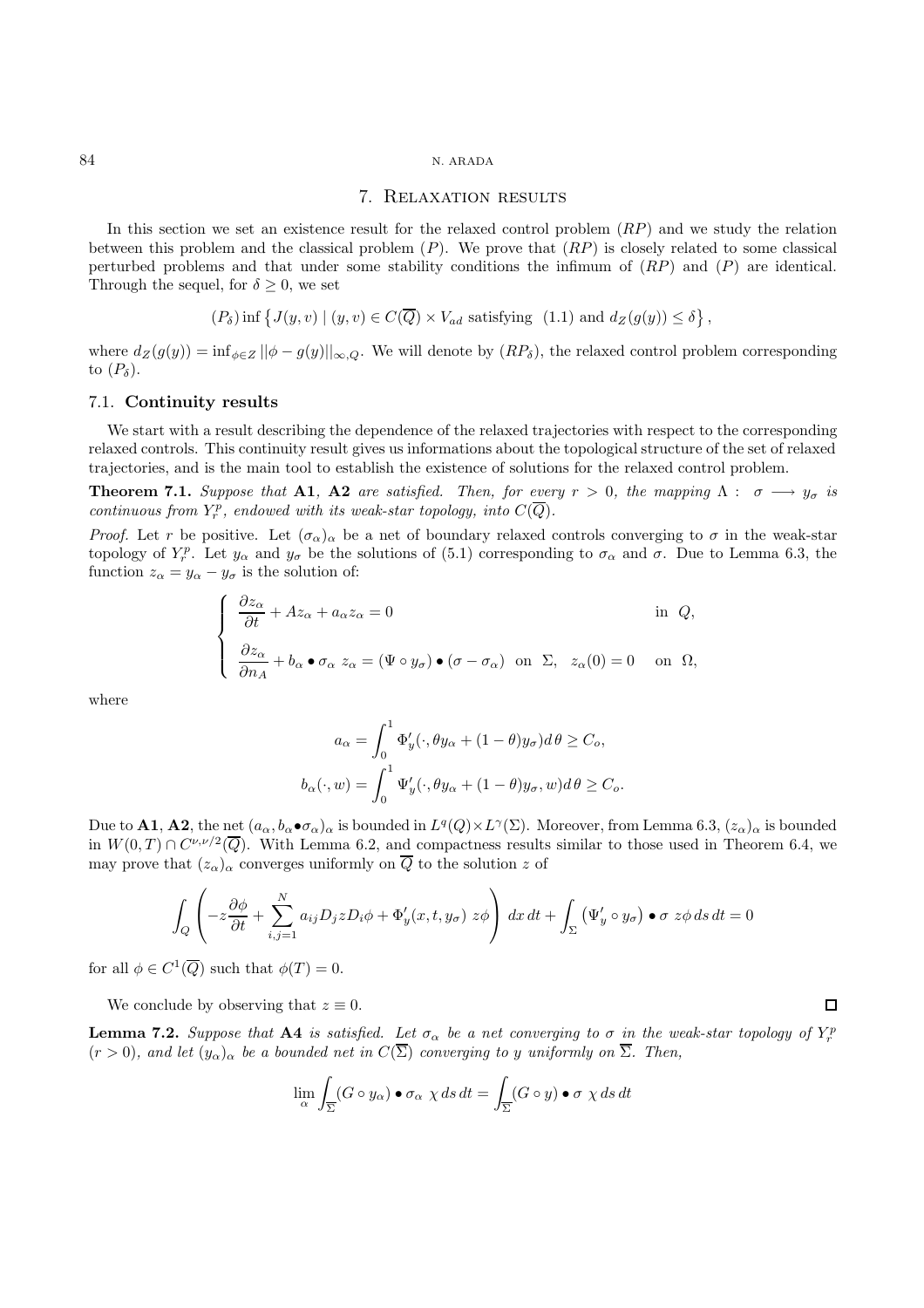$$
\lim_{\alpha} \int_{\overline{\Sigma}} (G'_y \circ y_\alpha) \bullet \sigma_\alpha \chi ds dt = \int_{\overline{\Sigma}} (G'_y \circ y) \bullet \sigma \chi ds dt
$$

for all  $\chi \in C(\overline{\Sigma})$ .

Proof. The proof can be adapted from the one given for Lemma 6.2.

**Proposition 7.3.** Suppose that **A1–A7** are satisfied. Then, for every  $r > 0$ , the mapping  $\sigma \longrightarrow J(y_{\sigma}, \sigma)$  is continuous from  $Y_r^p$ , endowed with the weak-star topology, into  $\mathbb{R}$ .

*Proof.* Let  $(\sigma_{\alpha})_{\alpha}$  be a net in  $Y_r^p$  converging to  $\sigma$  in the weak-star topology of  $(Ca^p(\Sigma))^*$ . Let  $y_{\alpha}$  and  $y_{\sigma}$  be the corresponding solutions of (5.1). Then,

$$
\widetilde{J}(y_{\alpha}, \sigma_{\alpha}) - \widetilde{J}(y_{\sigma}, \sigma) = \int_{Q} F_{\alpha}(y_{\alpha} - y_{\sigma}) dx dt + \int_{\Omega} L_{\alpha}(y_{\alpha} - y_{\sigma})(T) dx \n+ \int_{\overline{\Sigma}} ((G \circ y_{\alpha}) \bullet \sigma_{\alpha} - (G \circ y_{\sigma}) \bullet \sigma) ds dt
$$
\n(7.1)

where

$$
F_{\alpha} = \int_0^1 F'_y(\cdot, \theta y_{\alpha} + (1 - \theta)y_{\sigma}) d\theta,
$$
  

$$
L_{\alpha} = \int_0^1 L'_y(\cdot, \theta y_{\alpha}(T) + (1 - \theta)y_{\sigma}(T)) d\theta.
$$

Due to Theorem 7.1, the net  $(y_\alpha)_\alpha$  converges to  $y_\sigma$  uniformly on  $\overline{Q}$ . From assumptions on F and L, we deduce that there exists a positive constant C independent of  $\alpha$  such that

$$
\left| \int_{Q} F_{\alpha}(y_{\alpha} - y_{\sigma}) dx dt \right| + \left| \int_{\Omega} L_{\alpha}(y_{\alpha} - y_{\sigma})(T) dx \right| \leq C ||y_{\alpha} - y_{\sigma}||_{C(\overline{Q})} \longrightarrow 0. \tag{7.2}
$$

On the other hand, due to Lemma 7.2, we have

$$
\lim_{\alpha} \int_{\overline{\Sigma}} (G \circ y_{\alpha}) \bullet \sigma_{\alpha} ds dt = \int_{\overline{\Sigma}} (G \circ y) \bullet \sigma ds dt. \tag{7.3}
$$

The conclusion follows from  $(7.1)$ ,  $(7.2)$  and  $(7.3)$ .

## 7.2. **Existence and stability**

Optimization problems involving controls from Lebesgue spaces usually impose control constraints ensuring the set of admissible controls to be bounded in an  $L^{\infty}$ -space. For the problems we consider, the control constraints have more general structure. Boundedness of the set of admissible controls in the  $L^p$  norm can be handled if a suitable coercivity property is imposed on the problem. More precisely, to prove existence of solutions for  $(RP_\delta)$ , we need the following assumption:

**A8-a**  $-C_1|y|^j \leq F(x,t,y) \leq F_1(x,t) \eta(|y|),$ 

**A8-b**  $C_1(|w|^p - |y|^j) \le G(s, t, y, w) \le (G_1(s, t) + C|w|^p) \eta(|y|),$ 

**A8-c**  $-C_1|y|^j \le L(x,y) \le L_1(x) \eta(|y|),$ 

where  $C_1 > 0$ ,  $j \in [1, r], \eta, F_1, G_1, L_1$  are as in **A1**, **A3**, **A4**, and **A5**.

 $\Box$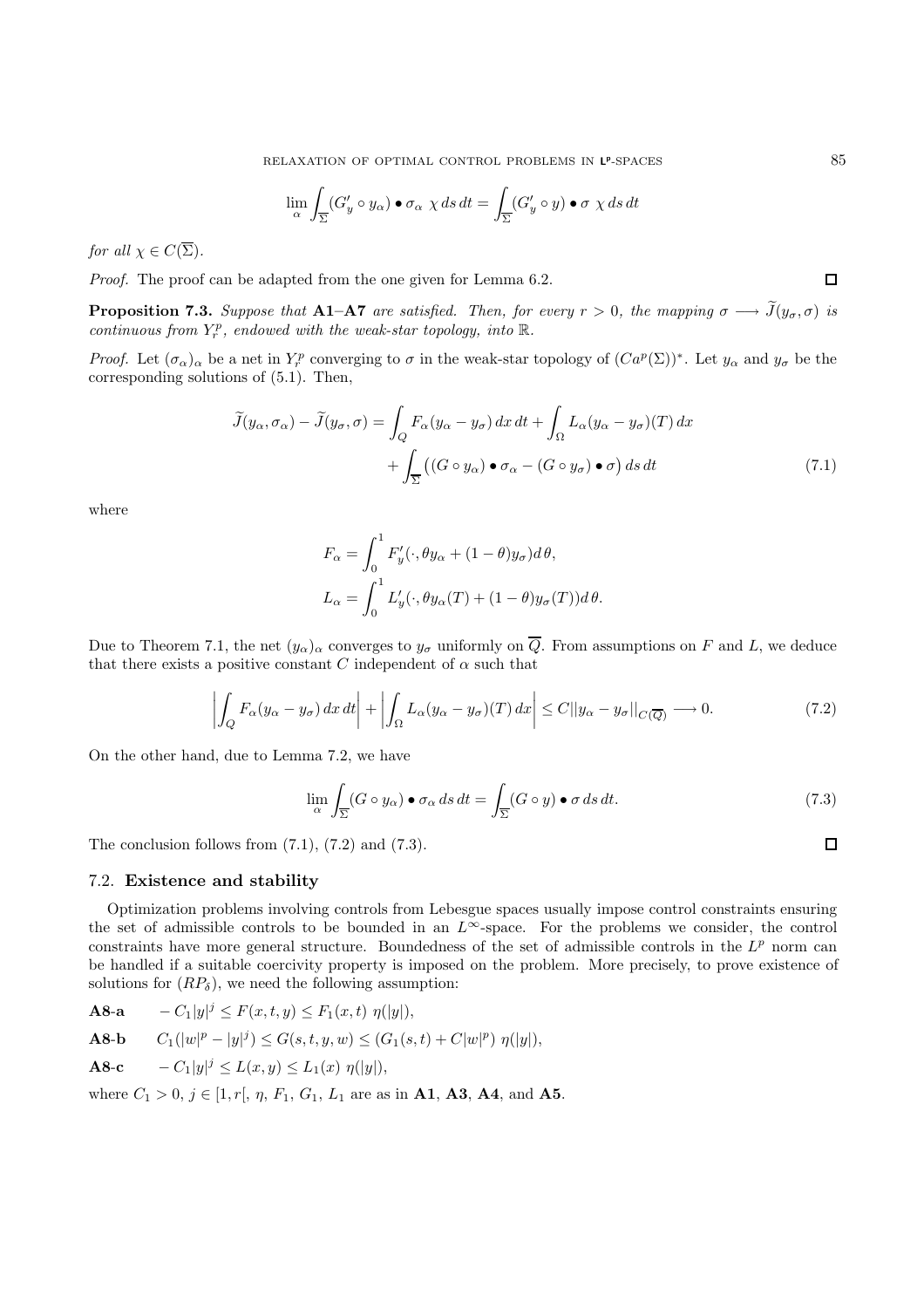**Theorem 7.4.** Suppose that **A1–A8** are satisfied. Then for every  $\delta \geq 0$ , the relaxed problem  $(RP_{\delta})$  admits at least one solution. Moreover, we have

$$
\lim_{\delta \searrow 0} \inf(RP_{\delta}) = \inf(RP).
$$

Proof. The proof is split into three steps.

**Step 1.** Let us prove that for every  $M \in \mathbb{R}$ , the level set  $S_M$  defined by

$$
S_M = \{ \sigma \in Y^p \mid \widetilde{J}(y_\sigma, \sigma) \le M \}
$$

is contained in  $Y_r^p$ , for some r sufficiently large. We argue by contradiction and suppose that for every  $r > 0$ , there exists  $\sigma_r \in Y^p \setminus Y_r^p$  such that  $\tilde{J}(y_\sigma, \sigma) \leq M$ . From the definition of  $\sigma_r$ , there exists a bounded net  $(v_{\alpha,r})_{\alpha} \subset L^p(\Sigma)$  such that  $(i(v_{\alpha,r}))_{\alpha}$  converges to  $\sigma_r$  in the weak-star topology of  $(Ca^p(\Sigma))^*$ . Hence, there exists  $\bar{\alpha}_r$  such that for every  $\alpha \geq \bar{\alpha}_r$ ,  $v_{\alpha,r} \notin B_r$  (*i.e.*  $i(v_{\alpha,r}) \notin Y_r^p$ ) and, due to Proposition 7.3  $(J(y_{v_{\alpha,r}}, v_{\alpha,r}))_{\alpha}$ converges to  $J(y_{\sigma_r}, \sigma_r)$ . In particular, there exists  $v_r$  such that

$$
i(v_r) \notin Y_r^p \quad (i.e. \ v_r \notin B_r) \quad \text{and} \quad J(y_{v_r}, v_r) \le M + 1. \tag{7.4}
$$

On the other hand, due to **A8**, one can easily see that

$$
J(y_{v_r}, v_r) \geq C_1 ||v_r||_{p, \Sigma}^p - C_1 (||y_{v_r}||_{j, Q}^j + ||y_{v_r}||_{j, \Sigma}^j + ||y_{v_r}||_{j, \Omega}^j) \geq C_1 ||v_r||_{p, \Sigma}^p - C ||y_{v_r}||_{C(\overline{Q})}^j
$$
  
 
$$
\geq C_1 ||v_r||_{p, \Sigma}^p - C (1 + ||y_o||_{C(\overline{\Omega})}^j + ||v_r||_{p, \Sigma}^j).
$$

Therefore,

$$
\frac{J(y_{v_r}, v_r)}{||v_r||_{p,\Sigma}^j} \ge C_1 ||v_r||_{p,\Sigma}^{r-j} - C \left( \frac{1 + ||y_o||_{C(\overline{\Omega})}^j}{||v_r||_{p,\Sigma}^j} + 1 \right)
$$
  
\n
$$
\ge C_1 r^{r-j} - C \left( \frac{1 + ||y_o||_{C(\overline{\Omega})}^j}{r^j} + 1 \right) \longrightarrow +\infty \text{ when } r \to +\infty.
$$

This contradicts (7.4).

**Step 2.** As  $(RP_{\delta})$  is feasible, there exists a minimizing sequence  $(\sigma_{n,\delta})_n$ . For every  $M > \inf(RP_{\delta})$ , we can easily see that

$$
(\sigma_{n,\delta})_n \ \subset \ S_M \cap \big\{\sigma \in \overline{V}_{ad} \mid d_Z(g(y_{\sigma})) \leq \delta \big\} \ \subset \ \overline{V}_{ad} \cap Y_r^p,
$$

where r is the constant defined in Step 1. Since  $\overline{V}_{ad} \cap Y_r^p$  is compact, there exist a finer net  $(\sigma_{n_\alpha,\delta})_\alpha$  and  $\sigma_{\delta} \in \overline{V}_{ad} \cap Y_r^p$  such that  $(\sigma_{n_{\alpha},\delta})_{\alpha}$  converges to  $\sigma_{\delta}$  in the weak-star topology of  $(Ca^p(\Sigma))^*$ . Let  $y_{n_{\alpha},\delta}$  and  $y_{\delta}$  be the solutions of (5.1) corresponding to  $\sigma_{n_{\alpha},\delta}$  and  $\sigma_{\delta}$ . Due to Theorem 7.1 and Proposition 7.3, we have

$$
d_Z(g(y_\delta)) = \lim_{\alpha} d_Z(g(y_{n_\alpha,\delta})) \leq \delta,
$$
  

$$
\lim_{\alpha} \widetilde{J}(y_{n_\alpha,\delta}, \sigma_{n_\alpha,\delta}) = \widetilde{J}(y_\delta, \sigma_\delta) = \inf(RP_\delta).
$$

In other words,  $(y_\delta, \sigma_\delta)$  is an optimal solution for  $(RP_\delta)$ .

**Step 3.** For  $\delta > 0$ , let  $\sigma_{\delta}$  be a solution of  $(RP_{\delta})$ . From Step 1 and Step 2, we know that  $(\sigma_{\delta})_{\delta > 0} \subset \overline{V}_{ad} \cap Y_r^p$ ,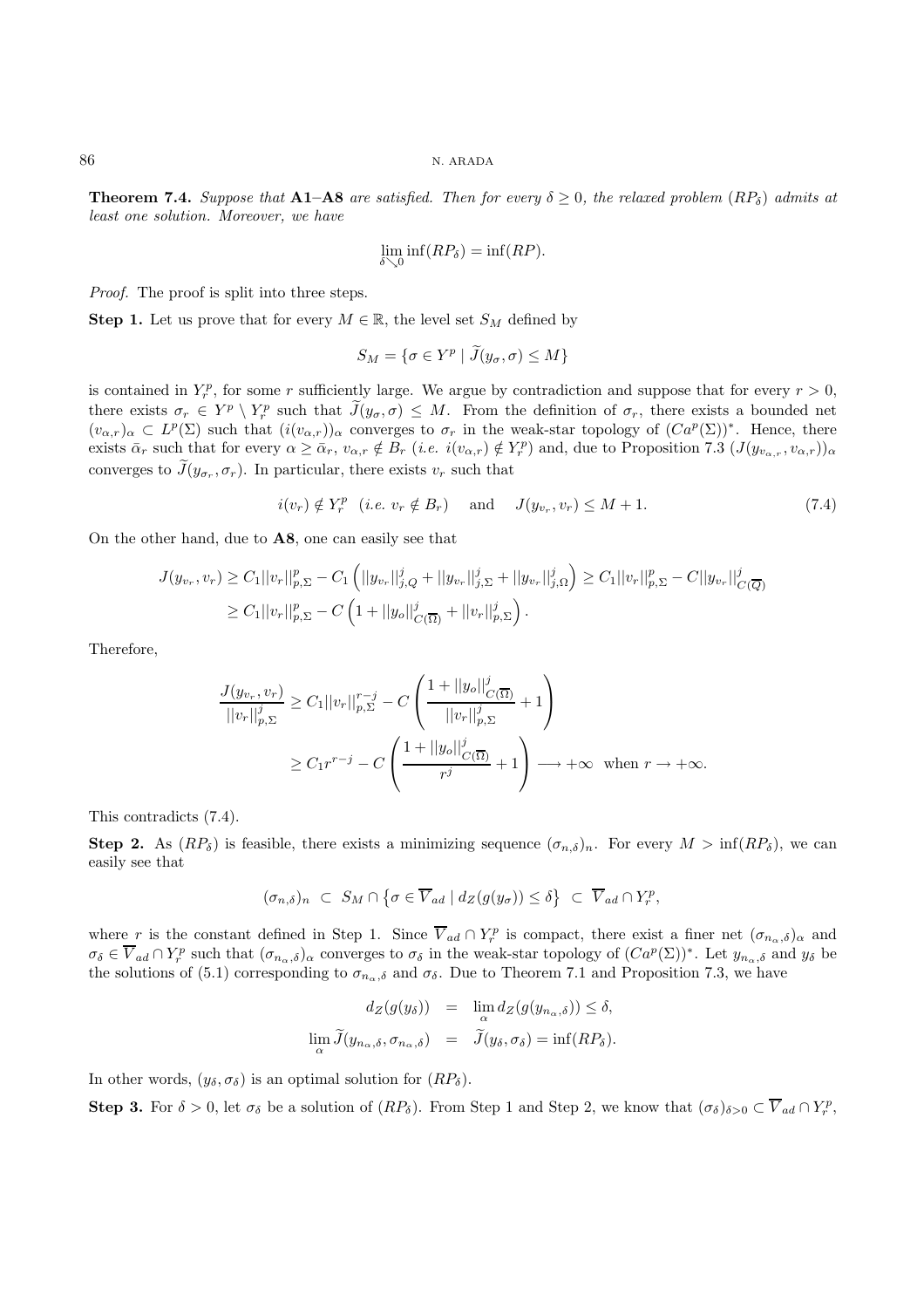for r big enough. Since  $\overline{V}_{ad} \cap Y_r^p$  is compact, we can suppose that  $(\sigma_{\delta})_{\delta}$  converges to some  $\widetilde{\sigma} \in \overline{V}_{ad} \cap Y_r^p$ . From<br>Theorem 7.1, it follows that  $(v)$  a converges to us in  $C(\overline{O})$ . Since  $d_{\sigma}(g(v)) \leq \$ Theorem 7.1, it follows that  $(y_{\sigma_{\delta}})_{\delta}$  converges to  $y_{\tilde{\sigma}}$  in  $C(\overline{Q})$ . Since  $d_Z(g(y_{\sigma_{\delta}})) \leq \delta$ , by passing to the limit, we obtain  $d_Z(q(y_{\tilde{\sigma}})) = 0$ . Therefore,  $\tilde{\sigma}$  is admissible for  $(RP)$ , and

$$
\min(RP) \le \widetilde{J}(y_{\widetilde{\sigma}}, \widetilde{\sigma}) = \lim_{\delta \searrow 0} \min(RP_{\delta}) \le \min(RP).
$$

The proof is complete.

#### 7.3. **Denseness results. Properness of the relaxation**

A natural question is whether a relaxed optimal trajectory can be closely approximated by a trajectory of the original control problem. We answer this question by showing that the set of original trajectories is dense, for an appropriate topology, in the set of relaxed trajectories. This result is very useful in the analysis of the properness of the relaxation. In this section, we mention interesting results on the connection between  $X = \{y_v \mid v \in V_{ad}\}\$ , the set of standard (or classical) trajectories, and  $\overline{X} = \{y_\sigma \mid \sigma \in \overline{V}_{ad}\}\$ , the set of relaxed trajectories.

**Proposition 7.5.** Suppose that **A1**, **A2** are satisfied. Then, X is dense in  $\overline{X}$  endowed with the usual topology of  $C(Q)$ .

*Proof.* Let  $\sigma \in \overline{V}_{ad}$  and let  $y_{\sigma}$  be the corresponding solution (5.1). Since  $\overline{V}_{ad}$  is the bounded closure of  $V_{ad}$  (in the weak-star topology of  $(Ca^p(\Sigma))^*$ , there exists a bounded net  $(v_\alpha)_\alpha \subset V_{ad} \cap B_{r_\alpha}$  (for some  $r_o > 0$ ) such that  $(i(v_\alpha))_\alpha$  converges to  $\sigma$  for the weak-star topology of  $\overline{V}_{ad} \cap Y_{r_o}^p$ . Theorem 7.1 yields that  $(y_\alpha)_\alpha$  converges to  $y_\sigma$ uniformly in  $\overline{Q}$ . Since  $C(\overline{Q})$  is a metric space, there exists a sequence  $(y_{i(v_n)} \equiv y_{v_n})_n \subset (y_\alpha)_\alpha \setminus \{y_\sigma\}$  converging to  $y_{\sigma}$  in  $C(\overline{Q})$ .

The next result links together the set of admissible relaxed trajectories and the set of perturbed admissible classical trajectories. As a consequence, we see that the relaxed control problem (RP) gives some informations on the limit behavior of the perturbed control problems  $(P_{\delta})$  associated with the initial one. More precisely, we have the following proposition.

**Corollary 7.6.** Suppose that **A1–A8** are satisfied. Then,

$$
\{y \in \overline{X} \mid g(y) \in Z\} \subset \text{cl } \{y \in X \mid d_Z(g(y)) \le \delta\} \quad \text{for all } \delta > 0,
$$

where **cl** denotes the closure for the usual topology of  $C(\overline{Q})$ . Moreover, we have

$$
\inf(RP) = \lim_{\delta \searrow 0} \inf(P_{\delta}).
$$

Proof. The Proof of the denseness result is based on Proposition 7.5 and is the same as for Proposition 6.1 in [3]. The stability result follows by using arguments similar in [5].  $\Box$ 

Generally, on account of the state constraints, the relaxation is not proper, in the sense that  $min(RP)$  is not equal to  $\inf(P)$ . However, Theorem 7.4 and Proposition 7.6 yield a necessary and sufficient condition for the properness of the relaxation. Indeed,  $\inf(P) = \inf(RP)$  if, and only if,  $(P)$  is weakly stable on the right (*i.e.*  $\inf(P) = \lim_{\delta \searrow 0} \inf(P_{\delta})$ .

## 8. Optimality conditions

#### 8.1. **Adjoint equation**

In this section, we recall some existence, uniqueness and regularity results for the adjoint equation. Let  $(a, b)$ be in  $L^q(Q) \times L^{\gamma}(\Sigma)$  such that  $a \geq C_o$  and  $b \geq C_o$ . We consider the following terminal boundary value problem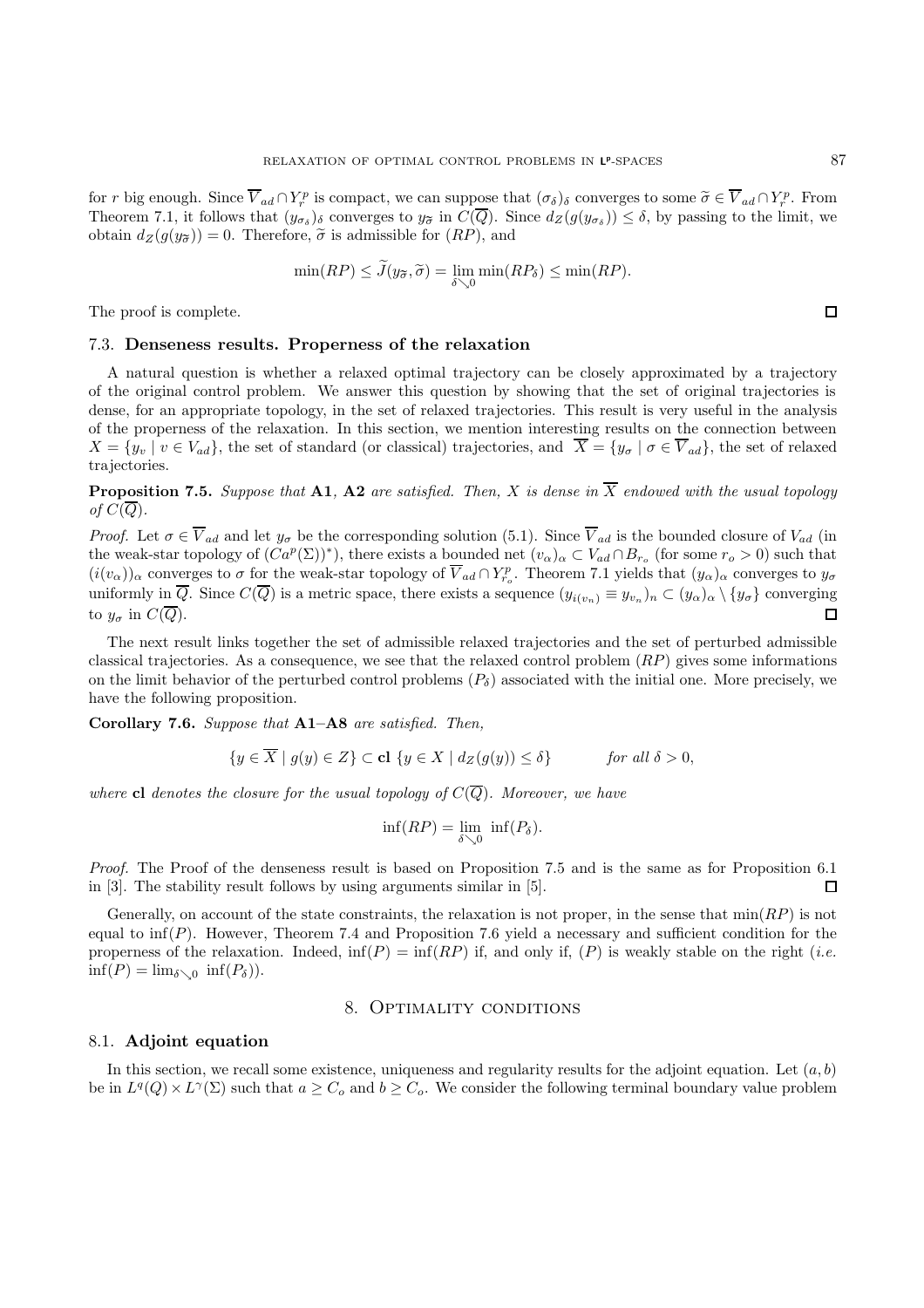$$
\begin{cases}\n-\frac{\partial \zeta}{\partial t} + A \zeta + a \zeta = \mu_Q & \text{in } Q, \\
\frac{\partial \zeta}{\partial n_A} + b \zeta = \mu_\Sigma & \text{on } \Sigma, \\
\zeta(T) = \mu_{\overline{\Omega}_T} & \text{on } \overline{\Omega},\n\end{cases}
$$
\n(8.1)

where  $\mu = \mu_Q + \mu_{\Sigma} + \mu_{\overline{\Omega}_T}$  is a bounded Radon measure on  $\overline{Q} \setminus \overline{\Omega}_0$ ,  $\mu_Q$  is the restriction of  $\sigma$  to  $Q$ ,  $\mu_{\Sigma}$  is the restriction of  $\sigma$  to  $\Sigma$  and  $\mu_{\overline{\Omega}_T}$  the restriction of  $\sigma$  to  $\overline{\Omega} \times \{T\}$ .

**Definition 8.1.** A function  $\zeta \in L^1(0,T;W^{1,1}(\Omega))$  is a weak solution of (8.1) if, and only if,  $a\zeta \in L^1(Q)$ ,  $b\zeta \in L^1(\Sigma)$ , and

$$
\int_{Q} \left( \zeta \frac{\partial z}{\partial t} + \sum_{i,j=1}^{N} a_{ij} D_{j} \zeta D_{i} z + ay \zeta \right) dxdt + \int_{\Sigma} b \zeta z dsdt = \langle \mu, z \rangle_{b, \overline{Q} \setminus \overline{\Omega}_{0}}
$$

for all  $z \in C^1(\overline{Q})$  satisfying  $z(0) = 0$  on  $\overline{\Omega}$ .

We recall an existence theorem for parabolic equations with measures as data proved in [17].

**Theorem 8.2.** Let  $(a, b)$  be in  $L^q(Q) \times L^{\gamma}(\Sigma)$  such that  $a \geq C_o$  and  $b \geq C_o$ , and let  $\mu$  be in  $M_b(\overline{Q} \setminus \overline{\Omega_0})$ . The equation (8.1) admits a unique solution  $\zeta$  in  $L^1(0,T;W^{1,1}(\Omega))$ . For every  $(\delta, d)$  satisfying  $\delta \geq 1$ ,  $d \geq 1$ ,  $\frac{N}{2d} + \frac{1}{\delta} > \frac{N+1}{2}$ ,  $\zeta$  belongs to  $L^{\delta}(0,T;W^{1,d}(\Omega))$  and

$$
||\zeta||_{L^{\delta}(0,T;W^{1,d}(\Omega))} \leq C||\mu||_{M_b(\overline{Q}\setminus\overline{\Omega}_0)},
$$

where  $C \equiv C(\Omega, T, \delta, d, q, \gamma, C_0)$  is a positive constant independent of a and b. Moreover, there exists a function in  $L^1(\Omega)$ , denoted by  $\zeta(0)$ , such that:

$$
\int_{Q} \left( \frac{\partial z}{\partial t} + Az + az \right) \zeta \, dx \, dt + \int_{\Sigma} \left( \frac{\partial z}{\partial n_A} + bz \right) \zeta \, ds dt = \langle \mu, z \rangle_{b, \overline{Q} \setminus \overline{\Omega}_0} - \int_{\Omega} z(0) \zeta(0) \, dx \qquad \text{for all } z \in Y_{q,r},
$$

where 
$$
Y_{q,\gamma} = \left\{ y \in W(0,T) \mid \frac{\partial y}{\partial t} + Ay \in L^q(Q), \frac{\partial y}{\partial n_A} \in L^{\gamma}(\Sigma)
$$
 and  $y(0) \in L^{\infty}(\Omega) \right\}.$ 

#### 8.2. **Differentiability results**

Linearity induced by Young measures simplifies the technical aspects related to Taylor expansions with respect to the controls, for the state variable and the cost functional. Since the set of relaxed controls is convex, Lagrangian perturbations are considered.

**Theorem 8.3.** Suppose that **A1–A7** are satisfied. Let  $\sigma$  and  $\sigma_o$  be in Y<sup>p</sup>. For  $\tau \in ]0,1[$  set  $\sigma_{\tau} = \sigma + \tau(\sigma_o - \sigma)$ . Let  $y_{\sigma}$  and  $y_{\sigma_{\tau}}$  be the solutions of (5.1) corresponding to  $\sigma$  and  $\sigma_{\tau}$ . Then, we have

$$
y_{\sigma_{\tau}} = y_{\sigma} + \tau z + r_{\tau} \qquad with \quad \lim_{\tau \to 0} \frac{1}{\tau} ||r_{\tau}||_{C(\overline{Q})} = 0,
$$
\n
$$
(8.2)
$$

$$
J(y_{\sigma_{\tau}}, \sigma_{\tau}) = J(y_{\sigma}, \sigma) + \tau \Delta J + o(\tau),
$$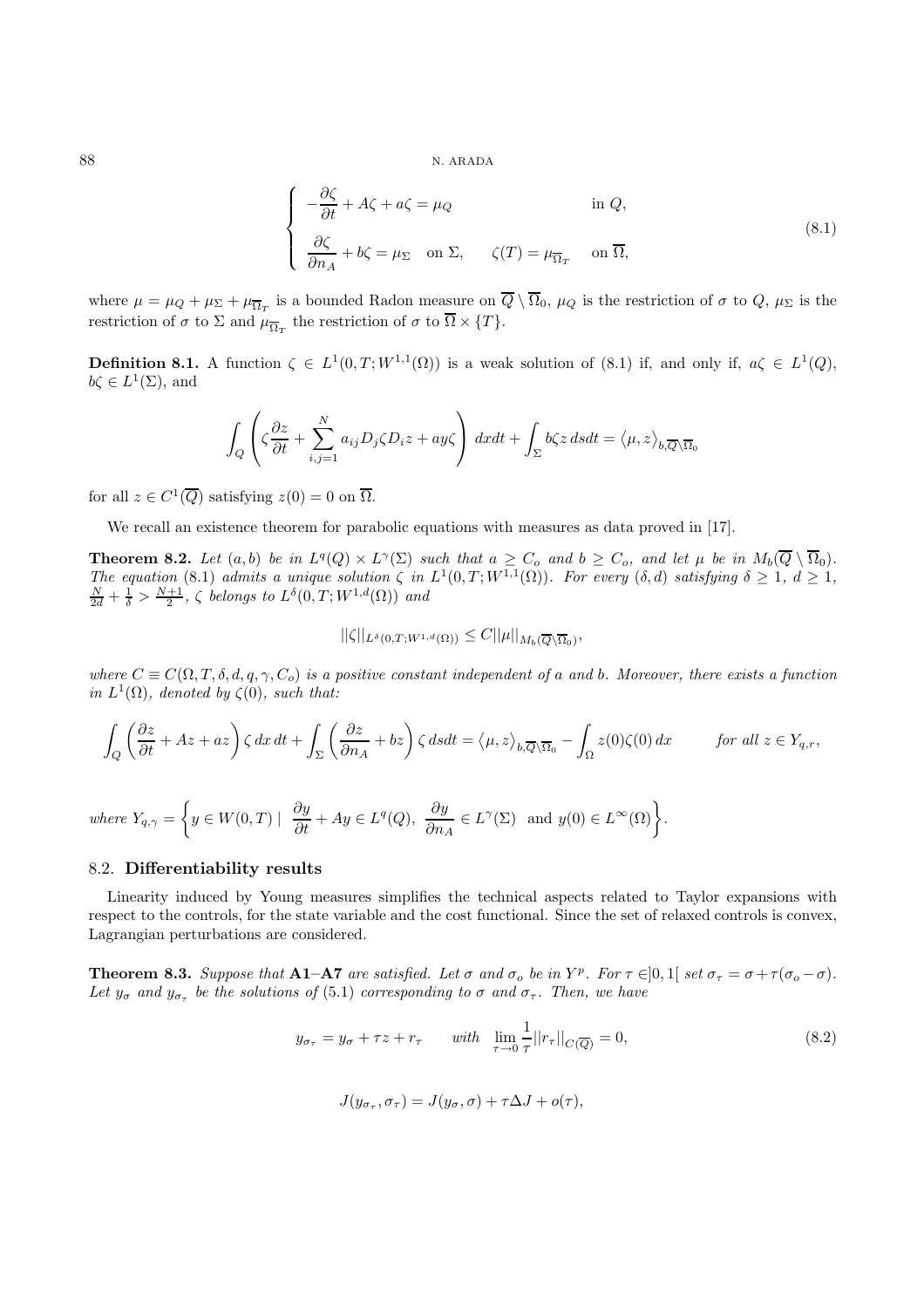where z is the weak solution of

$$
\begin{cases}\n\frac{\partial z}{\partial t} + Az + \Phi'_y(x, t, y_\sigma)z = 0 & \text{in } Q, \\
\frac{\partial z}{\partial n_A} + (\Psi'_y \circ y_\sigma) \bullet \sigma z = (\Psi \circ y_\sigma) \bullet (\sigma - \sigma_o) & \text{on } \Sigma, \quad z(0) = 0 \quad \text{in } \Omega,\n\end{cases}
$$

and where

$$
\Delta J = \int_{Q} F'_{y}(x, t, y_{\sigma}) z \, dx \, dt + \int_{\Omega} L'_{y}(x, y_{\sigma}(T)) z(T) \, dx + \int_{\Sigma \cup \Gamma_{T}} (G'_{y} \circ y_{\sigma}) \bullet \sigma z \, ds \, dt + \int_{\overline{\Sigma}} (G \circ y_{\sigma}) \bullet (\sigma_{o} - \sigma) \, ds \, dt.
$$
 (8.3)

Proof. The proof is split into two steps.

**Step 1.** Preliminary convergence results. Without loss of generality, we can suppose that there exists  $r > 0$ such that  $\sigma_o$  and  $\sigma$  belong to  $Y_r^p$ . Since  $Y_r^p$  is convex, it follows that  $\sigma_\tau = \sigma + \tau(\sigma_o - \sigma)$  belongs to  $Y_r^p$ . Moreover,  $(\sigma_{\tau})_{\tau}$  converges to  $\sigma$  in the weak-star topology of  $(Ca^p(\Sigma))^*$ . With Theorem 7.1, we deduce that  $(y_\tau)_\tau$  converges to  $y_\sigma$  uniformly on  $\overline{Q}$ . Let us set

$$
a_{\tau} = \int_0^1 \Phi'_y(\cdot, \theta y_{\sigma_{\tau}} + (1 - \theta)y_{\sigma}) d\theta, \qquad a = \Phi'_y(\cdot, y_{\sigma}),
$$
  

$$
b_{\tau}(\cdot, w) = \int_0^1 \Psi'_y(\cdot, \theta y_{\sigma_{\tau}} + (1 - \theta)y_{\sigma}, w) d\theta, \qquad b(\cdot, w) = \Psi'_y(\cdot, y_{\sigma}, w).
$$

Due to **A1**, with Lebesgue's theorem of dominated convergence, we can prove that  $(a_{\tau})_{\tau}$  converges to a in  $L^q(Q)$ . Moreover, by using arguments similar to those of Lemma 6.2, we may prove that

$$
\lim_{\tau \searrow 0} \int_{\Sigma} (b_{\tau} \bullet \sigma_{\tau}) \chi ds dt = \int_{\Sigma} (b \bullet \sigma) \chi ds dt \qquad \text{for all } \chi \in C(\overline{\Sigma}).
$$

**Step 2.** Proof of (8.2). Due to Lemma 6.3, we see that the function  $z_{\tau} = \frac{y_{\sigma_{\tau}} - y_{\sigma}}{\tau}$  is the solution of:

$$
\begin{cases}\n\frac{\partial z_{\tau}}{\partial t} + Az_{\tau} + a_{\tau} z_{\tau} = 0 & \text{in } Q, \\
\frac{\partial z_{\tau}}{\partial n_A} + (b_{\tau} \bullet \sigma_{\tau}) z_{\tau} = (\Psi \circ y_{\sigma}) \bullet (\sigma - \sigma_o) & \text{on } \Sigma, \quad z_{\tau}(0) = 0 & \text{in } \Omega,\n\end{cases}
$$

where  $a_{\tau} \geq C_o$  and  $b_{\tau} \geq C_o$ . It follows that  $\varphi_{\tau} = z_{\tau} - z$  is the solution of:

$$
\begin{cases}\n\frac{\partial \varphi_{\tau}}{\partial t} + A\varphi_{\tau} + a_{\tau}\varphi_{\tau} = (a - a_{\tau})z & \text{in } Q, \\
\frac{\partial \varphi_{\tau}}{\partial n_A} + (b_{\tau} \bullet \sigma_{\tau}) \varphi_{\tau} = (b_{\tau} \bullet \sigma_{\tau} - b \bullet \sigma) z & \text{on } \Sigma, \quad \varphi_{\tau}(0) = 0 & \text{in } \Omega.\n\end{cases}
$$

With arguments similar to those used in the proof of Lemma 6.3, we may prove that  $\varphi_{\tau}$  is Hölder continuous on  $\overline{Q}$  and satisfies

$$
||\varphi_{\tau}||_{C^{\nu,\nu/2}(\overline{Q})} \leq C \quad \text{with} \ \ 0 < \nu < 1,
$$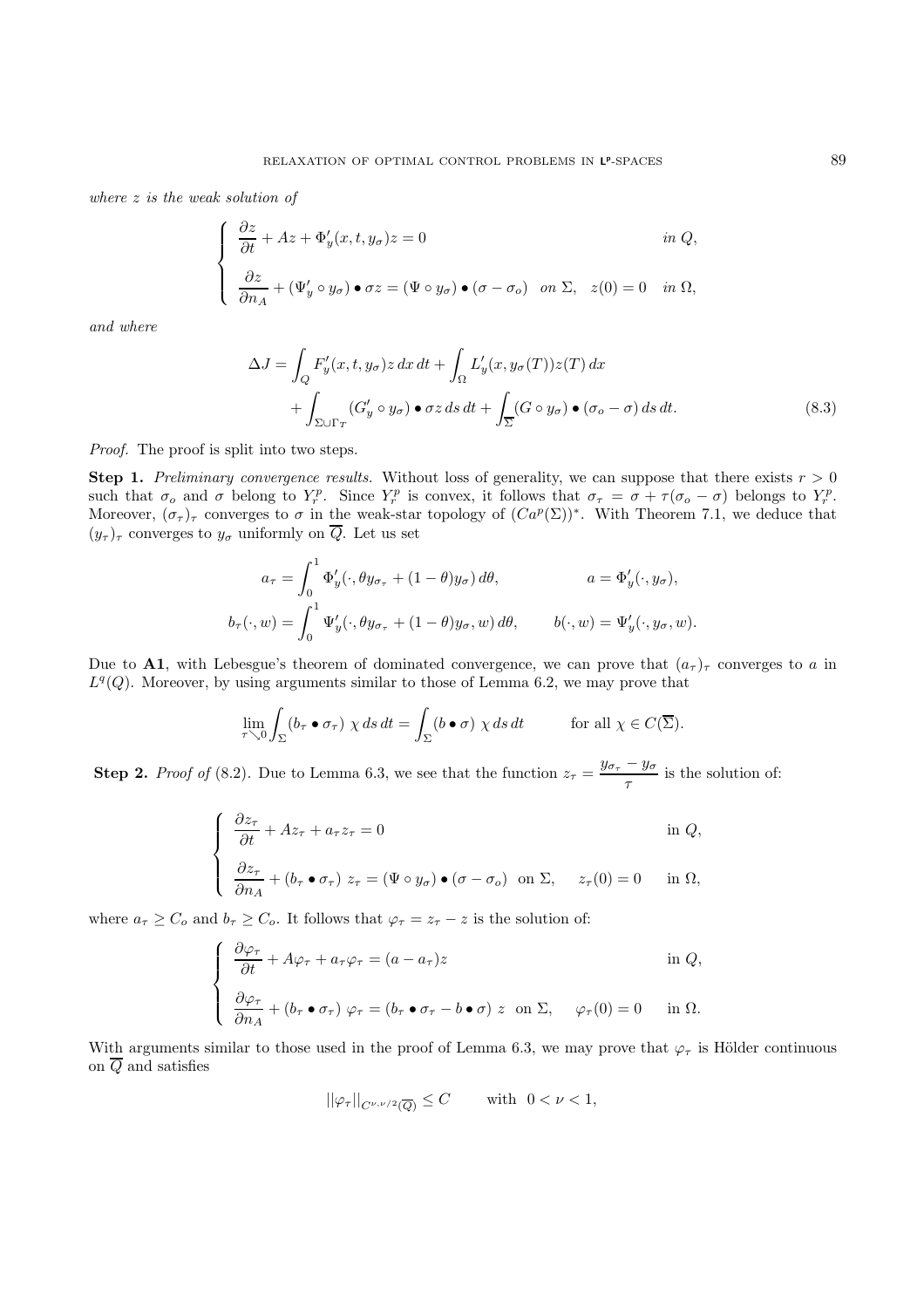where C is a positive constant independent of  $\tau$ . Moreover,  $(\varphi_{\tau})_{\tau}$  is bounded in  $W(0,T)$ . Then, there exists a subsequence, still indexed by  $\tau$ , and  $\varphi$  such that  $(\varphi_{\tau})_{\tau}$  converges to  $\varphi$  for the usual topology of  $C(\overline{Q})$  and in the weak-star topology of  $W(0,T)$ . By taking into account the convergence results stated above, and by passing to the limit when  $\tau$  tends to zero in variational formula satisfied by  $\varphi_{\tau}$ , we obtain

$$
\int_{Q} \left( -\varphi \frac{\partial \phi}{\partial t} + \sum_{i,j=1}^{N} a_{ij} \ D_{i} \varphi \ D_{j} \phi + a \varphi \phi \right) dx dt + \int_{\Sigma} (b \bullet \sigma) \ \varphi \ \phi \, ds \, dt = 0
$$

for all  $\phi \in C^1(\overline{Q})$  such that  $\phi(T) = 0$ . Therefore  $\varphi \equiv 0$ . We have proved (8.2). Similar arguments give Taylor's expansion relative to the cost functional.  $\Box$ 

## 8.3. **Statement of necessary optimality conditions**

For  $\lambda \in \mathbb{R}$ ,  $y \in C(\overline{\Sigma})$  and  $p \in L^{\gamma'}(\Sigma)$ , let us define the Hamiltonian function by:

$$
H(\lambda, y, p) = \lambda \ G \circ y + p \cdot \Psi \circ y.
$$

We shall say that  $(\bar{y}, \bar{\sigma})$  is regular, if there exists  $\tilde{\sigma} \in \overline{V}_{ad}$  such that

$$
g(\bar{y}) + g'(\bar{y})(z_{\tilde{\sigma}} - z_{\bar{\sigma}}) \in \text{int } Z,
$$

where  $z_{\sigma}$  (with  $\sigma = \bar{\sigma}$  or  $\sigma = \tilde{\sigma}$ ) is the solution of

$$
\begin{cases}\n\frac{\partial z}{\partial t} + Az + \Phi'_y(\cdot, \bar{y})z = 0 & \text{in } Q, \\
\frac{\partial z}{\partial n_A} + (\Psi'_y \circ \bar{y}) \bullet \bar{\sigma} \ z = (\Psi \circ \bar{y}) \bullet \sigma & \text{on } \Sigma, \qquad z(0) = 0 & \text{in } \Omega.\n\end{cases}
$$

**Theorem 8.4.** Suppose that **A1–A8** are satisfied. If  $(\bar{y}, \bar{\sigma})$  is an optimal solution of  $(RP)$ , then there exist  $\bar{\lambda} \geq 0$ ,  $\bar{\mu} \in M(\overline{Q})$ , and  $\bar{\zeta} \in L^1(0,T;W^{1,1}(\Omega))$ , such that

 $(\bar{\mu}, \bar{\lambda}) \neq 0$ 

$$
\langle \bar{\mu}, z - g(\bar{y}) \rangle_{M(\overline{Q}) \times C(\overline{Q})} \le 0 \qquad \text{for all } z \in Z,
$$
\n
$$
(8.4)
$$

$$
\begin{cases}\n-\frac{\partial \overline{\zeta}}{\partial t} + A \overline{\zeta} + \Phi'_{y}(\cdot, \overline{y}) \overline{\zeta} = -\overline{\lambda} F'_{y}(\cdot, \overline{y}) - g'(\overline{y})^{*} \overline{\mu}|_{Q} & \text{in } Q, \\
\frac{\partial \overline{\zeta}}{\partial n_{A}} + (\Psi'_{y} \circ \overline{y}) \bullet \overline{\sigma} \overline{\zeta} = -\overline{\lambda} (G'_{y} \circ \overline{y}) \bullet \overline{\sigma}|_{\Sigma} - g'(\overline{y})^{*} \overline{\mu}|_{\Sigma} & \text{on } \Sigma, \\
\overline{\zeta}(T) = -\overline{\lambda} L'_{y}(\cdot, \overline{y}(T)) - \overline{\lambda} (G'_{y} \circ \overline{y}) \bullet \overline{\sigma}|_{\Gamma_{T}} - g'(\overline{y})^{*} \overline{\mu}|_{\overline{\Omega}_{T}} & \text{on } \overline{\Omega},\n\end{cases}
$$
\n(8.5)

$$
\int_{\overline{\Sigma}} H(\bar{\lambda}, \bar{y}, \bar{\zeta}) \bullet \bar{\sigma} \, ds \, dt = \min_{\sigma \in \overline{V}_{ad}} \int_{\overline{\Sigma}} H(\bar{\lambda}, \bar{y}, \bar{\zeta}) \bullet \sigma \, ds \, dt. \tag{8.6}
$$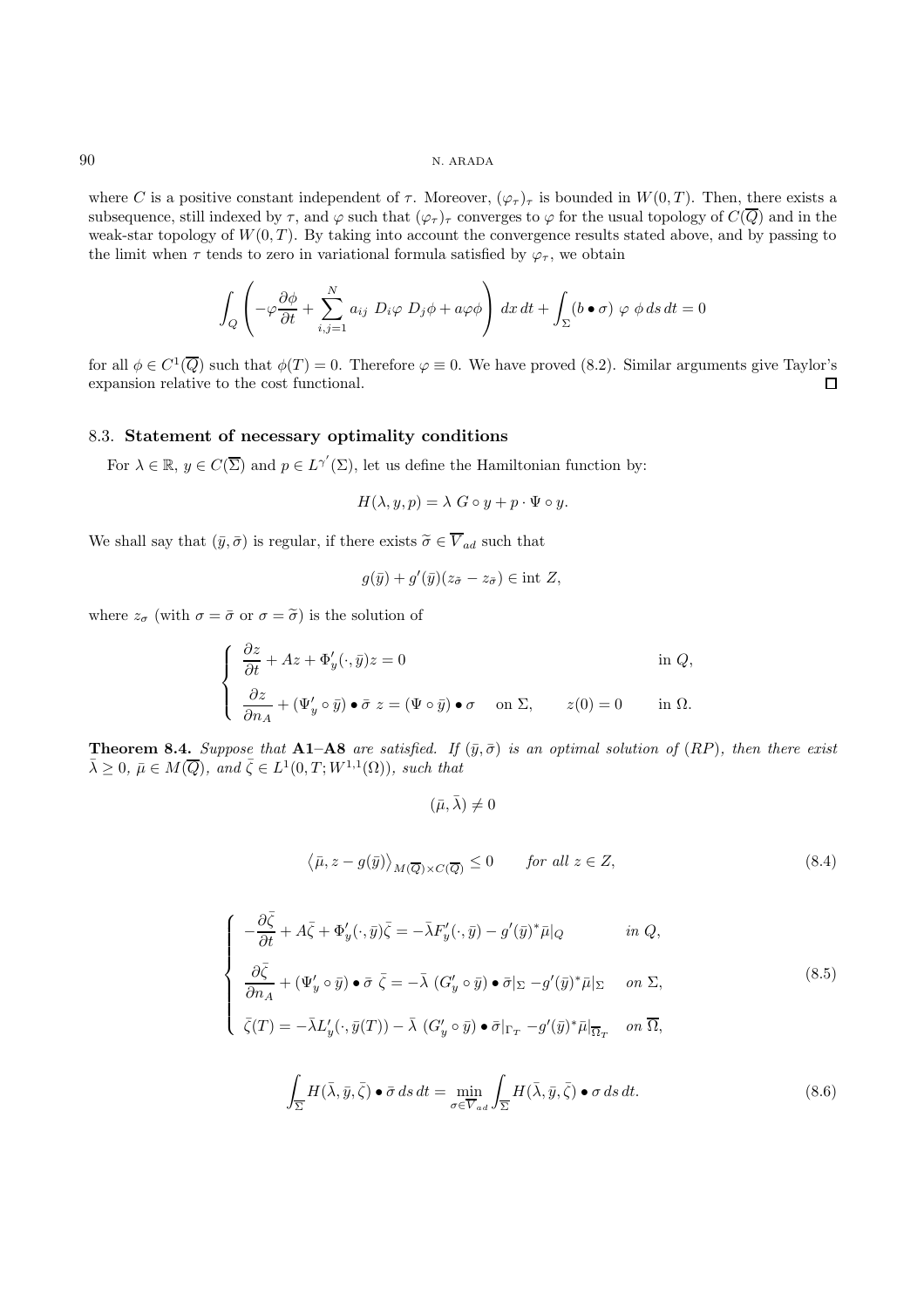Moreover, if  $(\bar{y}, \bar{\sigma})$  is regular, then we can take  $\bar{\alpha} = 1$ , and

$$
\int_{\overline{\Sigma}} H(1,\bar{y},\bar{\zeta}) \bullet \bar{\sigma} ds dt = \int_{\Sigma} \min_{w \in K_V(s,t)} H(1,\bar{y},\bar{\zeta})(s,t,w) ds dt.
$$
\n(8.7)

Proof. The proof is split into four steps.

**Step 1.** Let us set

$$
A = \left\{ (z, \beta) \in C(\overline{Q}) \times \mathbb{R} \mid \text{there exists } \sigma \in \overline{V}_{ad} \text{ such that } \right\}
$$

 $z = g(\bar{y}) + g'_y(\bar{y})(z_\sigma - z_{\bar{\sigma}}), \quad \beta = J'_y(\bar{y}, \bar{\sigma}) (z_\sigma - z_{\bar{\sigma}}) + J(\bar{y}, \sigma - \bar{\sigma})\},$ 

$$
B = \text{ int } Z \times ]-\infty, 0[.
$$

The sets A and B are convex, and B is open. Let us prove that  $A \cap B = \emptyset$ . We argue by contradiction and suppose that there exists  $\sigma_o \in \overline{V}_{ad}$  such that

$$
g(\bar{y}) + g'_y(\bar{y})(z_{\sigma_o} - z_{\bar{\sigma}}) \in \text{int } Z,
$$
\n(8.8)

$$
\widetilde{J}'_y(\bar{y}, \bar{\sigma}) \ (z_{\sigma_o} - z_{\bar{\sigma}}) + \widetilde{J}(\bar{y}, \sigma - \bar{\sigma}) < 0. \tag{8.9}
$$

Let  $\sigma_{\tau} = \bar{\sigma} + \tau(\sigma_o - \bar{\sigma})$ , let  $y_{\tau}$  be the solution of (5.1) corresponding to  $\sigma_{\tau}$ , and  $g_{\tau} = g(\bar{y}) + \frac{1}{\tau}(g(y_{\tau}) - g(\bar{y}))$ . Because of Theorem 8.3, (8.8) and (8.9), it follows that

$$
\lim_{\tau \searrow 0} g_{\tau} \in \text{int } Z \quad \text{and} \quad \lim_{\tau \searrow 0} \frac{\widetilde{J}(y_{\tau}, \sigma_{\tau}) - \widetilde{J}(\bar{y}, \bar{\sigma})}{\tau} < 0.
$$

Therefore, there exists  $\tau_o > 0$  such that, for every  $0 < \tau \leq \tau_o < 1$ , we have

$$
g(y_{\tau}) = \tau \ g_{\tau} + (1 - \tau) \ g(\bar{y}) \in \text{ int } Z,
$$

$$
\widetilde{J}(y_{\tau}, \sigma_{\tau}) < \widetilde{J}(\bar{y}, \bar{\sigma}) = \min(RP).
$$

Since  $(y_\tau, \sigma_\tau)$  is admissible for  $(RP)$ , we obtain a contradiction. Thus,  $A \cap B = \emptyset$ . From a geometric version of the Hahn-Banach theorem (the Eidelheit theorem [19]), there exists  $(\bar{\lambda}, \bar{\mu}) \in \mathbb{R} \times M(\bar{Q})$ , such that:

$$
\bar{\lambda} \beta_1 + \langle \bar{\mu}, z_1 \rangle_{M(\overline{Q}) \times C(\overline{Q})} > \bar{\lambda} \beta_2 + \langle \bar{\mu}, z_2 \rangle_{M(\overline{Q}) \times C(\overline{Q})}
$$
(8.10)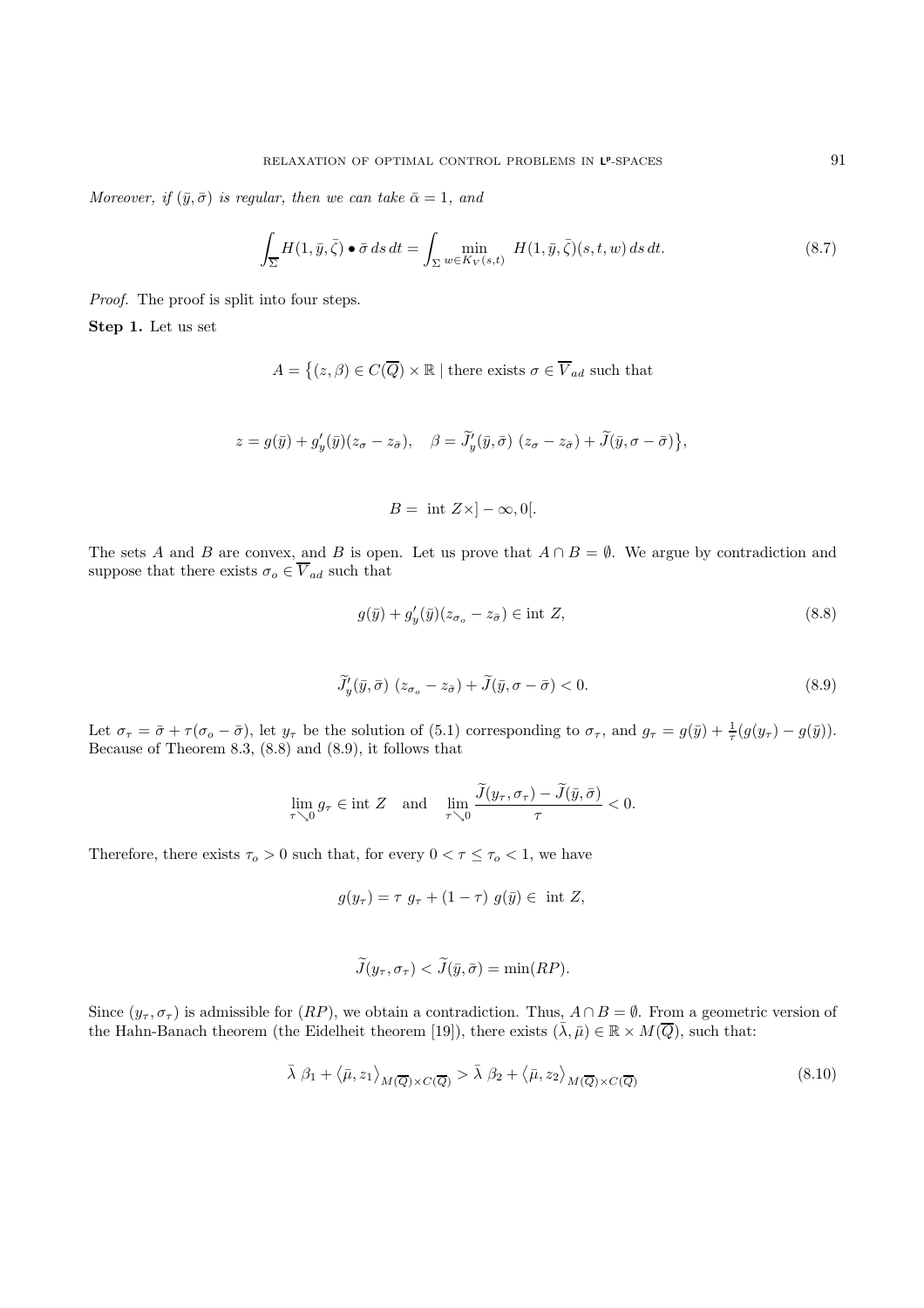for all  $(z_1, \beta_1) \in A$  and all  $(z_2, \beta_2) \in B$ , and

$$
\bar{\lambda} \beta_1 + \langle \bar{\mu}, z_1 \rangle_{M(\overline{Q}) \times C(\overline{Q})} \ge \bar{\lambda} \beta_2 + \langle \bar{\mu}, z_2 \rangle_{M(\overline{Q}) \times C(\overline{Q})}
$$
(8.11)

for all  $(z_1, \beta_1) \in A$  and all  $(z_2, \beta_2) \in \overline{B} = Z \times ]-\infty, 0].$ 

**Step 2.** With (8.10), we can easily prove that  $\bar{\lambda}$  is nonnegative and that  $(\bar{\lambda}, \bar{\mu}) \neq 0$ . For  $z \in Z$ , by setting  $z_1 = g(\bar{y}), z_2 = z, \beta_1 = \beta_2 = 0$ , in (8.11), we establish (8.4).

If  $(\bar{y}, \bar{\sigma})$  is regular, by setting  $z_1 = z_2 = g(\bar{y}) + g'(\bar{y})(z_{\bar{\sigma}} - z_{\bar{\sigma}})$  in (8.10), we easily see that  $\bar{\lambda} \neq 0$ . (Using if necessary a normalization process, we can suppose that  $\bar{\lambda} = 1$ .)

**Step 3.** Let  $\sigma \in V_{ad}$ . By setting  $z_1 = g(\bar{y}) + g'_y(\bar{y})(z_\sigma - z_{\bar{\sigma}}), \ \beta_1 = J'_y(\bar{y}, \bar{\sigma}) \ (z_\sigma - z_{\bar{\sigma}}) + J(\bar{y}, \sigma - \bar{\sigma}), \ z_2 = g(\bar{y}),$ and  $\beta_2 = 0$  in (8.11), we obtain

$$
\bar{\lambda}(\widetilde{J}'_y(\bar{y}, \bar{\sigma}) (z_{\sigma} - z_{\bar{\sigma}}) + \widetilde{J}(\bar{y}, \sigma - \bar{\sigma})) + \langle g'_y(\bar{y})^* \bar{\mu}, z_{\sigma} - z_{\bar{\sigma}} \rangle_{b, \overline{Q} \setminus \overline{\Omega}_o} \ge 0.
$$
\n(8.12)

Let  $\bar{\zeta}$  be the solution of (8.5). With the Green formula of Theorem 8.2, we have

$$
\int_{Q} \bar{\lambda} F'_{y}(x,t,\bar{y}) (z_{\sigma} - z_{\bar{\sigma}}) dx dt + \int_{\Omega} \bar{\lambda} L'_{y}(x,\bar{y}(T)) (z_{\sigma} - z_{\bar{\sigma}})(T) dx + \int_{\Sigma \cup \Gamma_{T}} \bar{\lambda} (G'_{y} \circ \bar{y}) \bullet \bar{\sigma} (z_{\sigma} - z_{\bar{\sigma}}) ds dt + \langle g'_{y}(\bar{y})^{*} \bar{\mu}, z_{\sigma} - z_{\bar{\sigma}} \rangle_{b,\overline{Q} \setminus \overline{\Omega}_{o}} = \int_{\Sigma} \bar{\zeta} (\Psi \circ \bar{y}) \bullet (\sigma - \bar{\sigma}) dx dt.
$$

This equality together with (8.12) gives (8.6).

**Step 4.** Let us prove (8.7). Consider the function  $\widetilde{H}$  defined by:

$$
\widetilde{H}(s,t) = \inf_{w \in K_V(s,t)} H(1,\bar{y},\bar{\zeta})(s,t,w).
$$

Due to **A2** and **A4**, we have

$$
|H(1,\bar{y},\bar{\zeta})(s,t,w)| = |G(s,t,\bar{y}(s,t),w) + \bar{\zeta}(s,t)\Psi(s,t,\bar{y}(s,t),w)|
$$
  
\n
$$
\leq (G_1(s,t) + C|w|^p + |\bar{\zeta}(s,t)| (\Psi_1(s,t) + C|w|^{\frac{p}{\gamma}})) \eta(||\bar{y}||_{\infty,\Sigma})
$$
  
\n
$$
\leq C(G_1(s,t) + C|w|^p + |\bar{\zeta}(s,t)| \Psi_1(s,t) + |w|^p + |\bar{\zeta}(s,t)|^{\gamma'})
$$
  
\n
$$
\leq C(S(s,t) + |w|^p),
$$

where S belongs to  $L^1(\Sigma)$ . It follows that  $\widetilde{H}$  belongs to  $L^1(\Sigma)$ . For  $\varepsilon > 0$ , let us consider the multivalued mapping  $K_{\varepsilon}$  defined by

$$
K_{\varepsilon}(s,t) = \{ w \in K_V(s,t) \mid H(1,\bar{y},\bar{\zeta})(s,t,w) \le \widetilde{H}(s,t) + \varepsilon \}
$$
  
= 
$$
\{ w \in \mathbb{R} \mid H(\bar{\lambda},\bar{y},\bar{\zeta})(s,t,w) \le \widetilde{H}(s,t) + \varepsilon \} \cap K_V(s,t) = R_{\varepsilon}(s,t) \cap K_V(s,t).
$$

Since  $K_V(s,t)$  is closed and since  $H(1,\bar{y},\bar{\zeta})(s,t,\cdot)$  is continuous, we deduce that  $K_{\varepsilon}(s,t)$  is closed. Moreover, since  $K_V$  and  $R_\varepsilon$  are measurable,  $K_\varepsilon$  is also measurable. Then, there exists a measurable selection  $v_\varepsilon$ . Let us prove that  $v_{\varepsilon}$  belongs to  $L^p(\Sigma)$ . From **A8b**, we have

$$
C_1 |v_{\varepsilon}(s,t)|^p \leq G(s,t,\bar{y}(s,t),v_{\varepsilon}(s,t)) + C_1 |\bar{y}(s,t)|^j
$$
  
\n
$$
\leq H(1,\bar{y},\bar{\zeta})(s,t,v_{\varepsilon}(s,t)) - \bar{\zeta}(s,t) \Psi(s,t,\bar{y}(s,t),v_{\varepsilon}(s,t)) + C_1 ||\bar{y}||_{\infty,\Sigma}^j
$$
  
\n
$$
\leq \widetilde{H}(s,t) + \varepsilon + C - \bar{\zeta}(s,t) \Psi(s,t,\bar{y}(s,t),v_{\varepsilon}(s,t)).
$$
\n(8.13)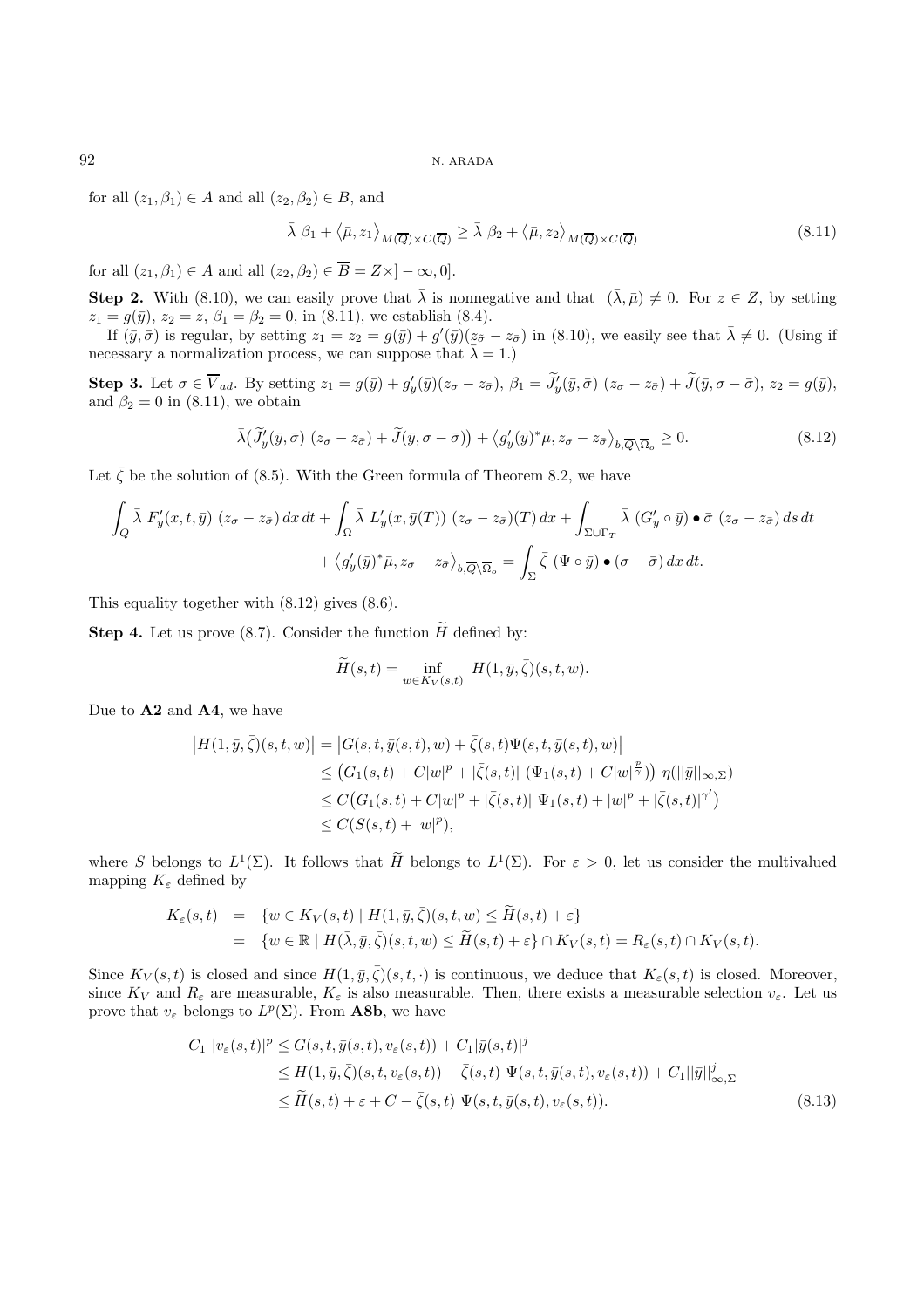Due to Young's inequality and **A2**, one can prove that

$$
\left| \bar{\zeta}(s,t) \ \Psi(s,t,\bar{y}(s,t),v_{\varepsilon}(s,t)) \right| \leq \left( \left| \bar{\zeta}(s,t) \right| \ \Psi_1(s,t) + C \left| \bar{\zeta}(s,t) \right| \ |w|^{\frac{p}{\gamma}} \right) \eta(\|\bar{y}\|_{\infty,\Sigma})
$$
\n
$$
\leq C \ |\bar{\zeta}(s,t)| \ \Psi_1(s,t) + \frac{C_1}{2} |w|^p + \tilde{C} \ |\bar{\zeta}(s,t)|^{\gamma'}, \tag{8.14}
$$

where C depends on  $\gamma$ , and  $C_1$ . By taking into account (8.13) and (8.14), we obtain

$$
|v_{\varepsilon}(s,t)|^{p} \leq \frac{2 C}{C_{1}} \left( \widetilde{H}(s,t) + 1 + |\bar{\zeta}(s,t)| \Psi_{1}(s,t) + |\bar{\zeta}(s,t)|^{\gamma'} \right).
$$

Since  $\widetilde{H}$  belongs to  $L^1(\Sigma)$ ,  $\overline{\zeta}_{|\Sigma}$  belongs to  $L^{\gamma'}(\Sigma)$ , and  $\Psi_1$  belongs to  $L^{\gamma}(\Sigma)$ , we deduce that  $v_{\varepsilon}$  belongs to  $L^p(\Sigma)$ , and thus to  $V_{ad}$ . From  $(8.6)$ , it follows that

$$
\int_{\overline{\Sigma}} H(1, \bar{y}, \bar{\zeta}) \bullet \bar{\sigma} \, ds \, dt \le \int_{\overline{\Sigma}} H(1, \bar{y}, \bar{\zeta}) \bullet i(v_{\varepsilon}) \, ds \, dt \le \int_{\Sigma} \widetilde{H}(s, t) \, ds \, dt + \varepsilon \, |\Sigma|,
$$

and since  $\varepsilon$  is arbitrary, one has

$$
\int_{\overline{\Sigma}} H(1, \bar{y}, \bar{\zeta}) \bullet \bar{\sigma} \, ds \, dt \le \int_{\Sigma} \widetilde{H}(s, t) \, ds \, dt. \tag{8.15}
$$

On the other hand, let  $(\bar{v}_\alpha)_\alpha$  be a bounded net in  $V_{ad}$  such that  $(i(\bar{v}_\alpha))_\alpha$  converges to  $\bar{\sigma}$  in the weak-star topology of  $(Ca^p(\Sigma))$ ∗. Observe that

$$
\widetilde{H}(s,t) \leq H(1,\bar{y},\bar{\zeta})(s,t,\bar{v}_{\alpha}(s,t)) = H(1,\bar{y},\bar{\zeta}) \bullet i(\bar{v}_{\alpha})(s,t).
$$

Therefore,

$$
\int_{\Sigma} \widetilde{H}(s,t) \, ds \, dt \le \int_{\Sigma} H(1,\bar{y},\bar{\zeta}) \bullet i(\bar{v}_{\alpha}) \, ds \, dt,
$$

and

$$
\int_{\Sigma} \widetilde{H}(s,t) \, ds \, dt \le \int_{\overline{\Sigma}} H(1,\bar{y},\bar{\zeta}) \bullet \bar{\sigma} \, ds \, dt. \tag{8.16}
$$

The result follows from (8.15) and (8.16).

## 9. Final remarks

Since  $Ca^p(\Sigma)$  is not separable, we select a separable linear subspace E of it, and we equip it with the norm (4.2). Let  $E^*$  be the topological dual of E and let  $i_E: L^p(\Sigma) \longrightarrow E^*$  be the imbedding defined again by (4.1) for  $h \in E$  (*i.e.*  $i_E(v) = i(v)_{|E}$ ). Let  $Y_E^p$  be the weak-star closure of  $i_E(L^p(\Sigma))$  in  $E^*$ . It is well known ([19]) that  $Y_E^p$  is a convex, locally compact, and locally sequentially compact subset of  $E^*$ . Moreover, if E is  $C(\overline{\Sigma})$ -invariant (i.e.  $C(\overline{\Sigma}) \cdot E = E$ ), then we can define a bilinear mapping  $(h, \sigma) \longmapsto h \bullet \sigma$  from  $E^* \times E$  into  $M(\Sigma)$ , by  $\langle h \bullet \sigma, \chi \rangle_{M(\overline{\Sigma}) \times C(\overline{\Sigma})} = \langle \sigma, \chi \cdot h \rangle_{*,\Sigma}$  for all  $\chi \in C(\Sigma)$ . As in Section 5, we can extend the original control problem  $(P)$  by setting

$$
(RP_E) \inf \left\{ \widetilde{J}(y,\sigma) \mid (y,\sigma) \in C(\overline{Q}) \times \overline{V}_{E,ad} \text{ satisfying } (5.1) \text{ and } (1.2) \right\},\
$$

where  $\overline{V}_{E,ad}$  is the weak<sup>\*</sup> closure of  $i_E(V_{ad})$ . The set  $\overline{V}_{E,ad}$  is convex and locally compact.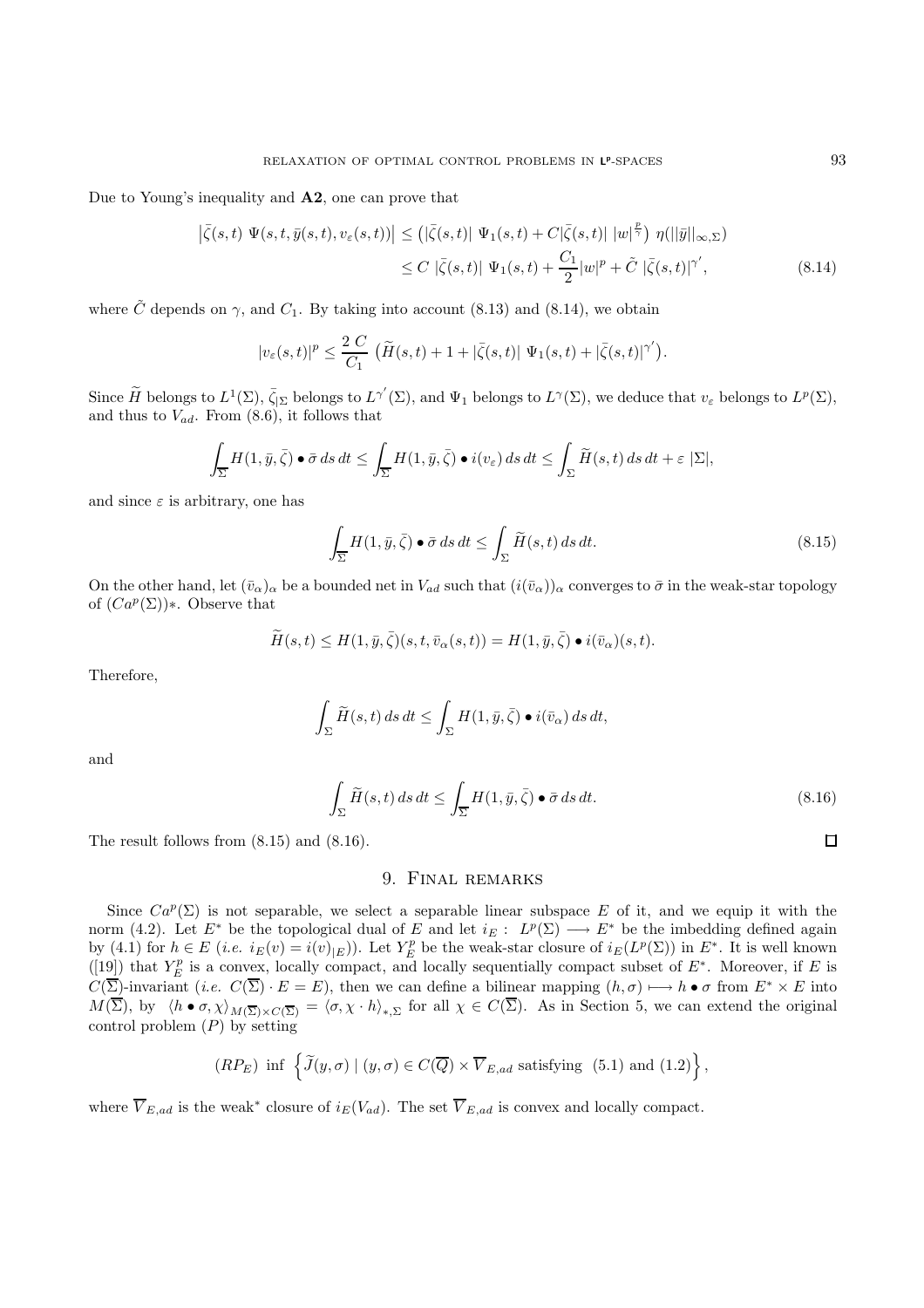**Proposition 9.1.** Let E be a separable normed subspace of  $Ca^p(\Sigma)$ . Suppose that E is  $C(\overline{\Sigma})$ -invariant, and that Assumptions  $A1-A8$  are fulfilled. Suppose in addition that:

**A9-** The functions  $(\Psi \circ y) \cdot \chi$ ,  $(\Psi'_y \circ y) \cdot \chi$ ,  $(G \circ y) \cdot \chi$ , and  $(G'_y \circ y) \cdot \chi$  belong to E, for all  $(y, \chi) \in C(\Sigma) \times C(\Sigma)$ . Then, the statements of Theorems 6.4, 7.4, and 8.4 are still valid.

An interesting property of elements of  $Y_E^p$  is their possible nonconcentration. More precisely, we say that  $\sigma \in Y_E^p$  is p-nonconcentrating if it is attainable by a sequence  $(v_k)_k$  (i.e.  $\sigma = w^*$ -lim $_{k\to\infty}$  i<sub>E</sub> $(v_k)$ ) such that the set  $\{|v_k|^p$ ;  $k \in \mathbb{N}\}$  is relatively weakly compact in  $L^1(\Sigma)$ . From Ball's theorem [4], it follows that every p-nonconcentrating measure  $\sigma$  admits an  $L^p$ -Young measure representation, in the sense that there exists a weakly measurable mapping  $(s, t) \longrightarrow \pi^{(s,t)}$  from  $\Sigma$  to the set of all probability Radon measures on R such that  $(s,t) \longrightarrow \int_{\mathbb{R}} |w|^p d\pi^{(s,t)}(w) \in L^1(\Sigma)$ , and

$$
\langle \sigma, h \rangle_{*,\Sigma} = \int_{\Sigma} \int_{\mathbb{R}} h(s,t,w) d\pi^{(s,t)}(w) ds dt \quad \text{for all } h \in E.
$$

A measure  $\sigma_o \in Y_E^p$  is the *p-nonconcentrating modification* of  $\sigma \in Y_E^p$ , if  $\sigma_o$  is *p*-nonconcentrating and

$$
\langle \sigma_o, h \rangle_{*,\Sigma} = \langle \sigma, h \rangle_{*,\Sigma} \text{ for all } h \in E \text{ s.t. } |h(s,t,w)| \le a(s,t) + o(|w|^p),
$$

with  $a \in L^1(\Sigma)$  and  $o : \mathbb{R}^+ \longrightarrow \mathbb{R}$  satisfies  $\lim_{w \to +\infty} \frac{o(w)}{w} = 0$ . In [19], Roubiček proved that if E is separable, then every  $\sigma \in Y_E^p$  admits one p-nonconcentrating modification ([19], Prop. 3.4.18). Moreover,

$$
\langle \sigma - \sigma_o, h \rangle_{*,\Sigma} > 0 \quad \forall \ h \in E \ \text{s.t.} \ h(s,t,w) \ge a_o(s,t) + b|w|^p, \tag{9.1}
$$

where  $a_0 \in L^1(\Sigma)$  and  $b > 0$  ([19], Lem. 4.2.3 (ii)). In the following result, we prove that solutions to  $(RP_E)$ are p-nonconcentrating.

**Theorem 9.2.** Let E be a separable normed subspace of  $Ca^p(\Sigma)$ . Suppose that E is  $C(\overline{\Sigma})$ -invariant, and that Assumptions  $A1-A9$  are fulfilled. Then every solution of  $(RP<sub>E</sub>)$  is p-nonconcentrating.

*Proof.* Let  $(\bar{y}, \bar{\sigma})$  be an optimal solution of  $(RP_E)$ . (Existence of such a pair follows from Prop. 9.1.) Since E is separable,  $\bar{\sigma}$  admits a unique p-nonconcentrating modification  $\sigma_o$  which belongs to  $\overline{V}_{E,ad}$ . Let us argue by contradiction and suppose that  $\bar{\sigma}$  is not p-nonconcentrating. Then  $\bar{\sigma} \neq \sigma_o$ . By the definition of  $\sigma_o$ , and due to **A2**, it follows that

$$
\int_{\Sigma} (\Psi \circ \bar{y}) \bullet \bar{\sigma} \chi ds dt = \int_{\Sigma} (\Psi \circ \bar{y}) \bullet \sigma_o \chi ds dt \quad \text{for all } \chi \in C(\overline{\Sigma}).
$$

Thus  $\bar{y} \equiv y_{\sigma_o}$ , and  $g(\bar{y}) = g(y_{\sigma_o})$ . (In other words,  $(y_{\sigma_o}, \sigma_o)$  is admissible for  $(RP_E)$ .) On the other hand, due to (9.1), with the coercivity condition **A8**, we can easily prove that

$$
\widetilde{J}(y_{\sigma_o}, \sigma_o) < \widetilde{J}(\bar{y}, \bar{\sigma}).\tag{9.2}
$$

Since  $(y_{\sigma_0}, \sigma_0)$  is admissible for  $(RP_E)$ , (9.2) contradicts the optimality of  $(\bar{y}, \bar{\sigma})$ . The proof is complete.  $\Box$ 

#### **REFERENCES**

- [1] N.U. Ahmed, Properties of relaxed trajectories for a class of nonlinear evolution equations on a Banach space. SIAM J. Control Optim. **21** (1983) 953–967.
- [2] N. Arada and J.P. Raymond, State-constrained relaxed control problems for semilinear elliptic equations. J. Math. Anal. Appl. **223** (1998) 248–271.
- [3] N. Arada and J.P. Raymond, Stability analysis of relaxed Dirichlet boundary control problems. Control Cybernet. **28** (1999) 35–51.